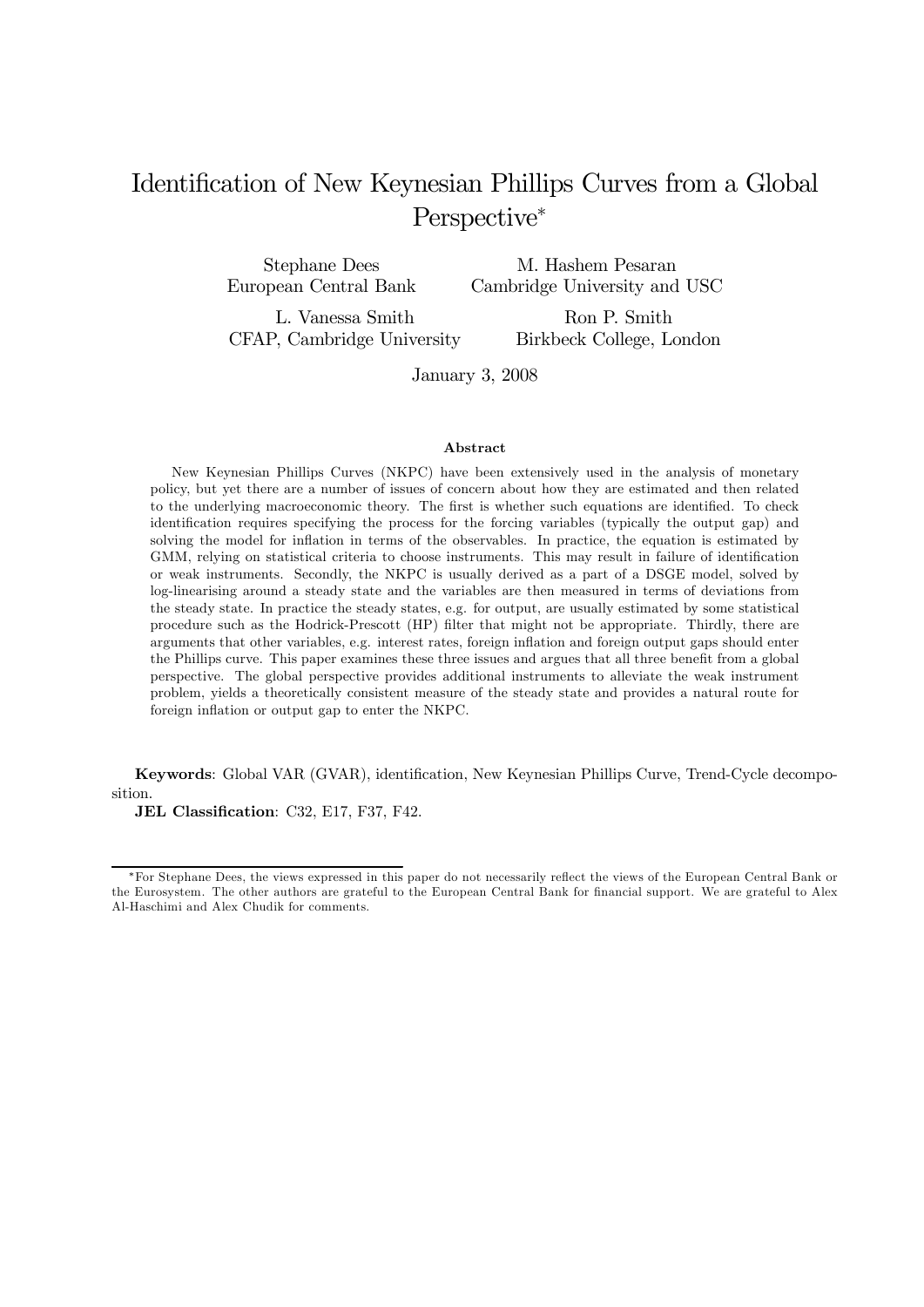# 1 Introduction

New Keynesian Phillips Curves (NKPC) have been widely used in the macroeconomic literature. Yet their empirical implementation raises a number of issues that continue to be of important concern. The first is whether such equations are identified. In order to determine whether the necessary and sufficient conditions for identification are satisfied one must specify the process determining the forcing variables and solve the full rational expectations model jointly in inflation and the forcing variables. In practice, it is common to estimate these equations by instrumental variables (IV) or the generalised methods of moments (GMM), and use statistical criteria to choose instruments from lagged observations. Since a valid instrument, besides being in the agent's information set, must also be sufficiently correlated with the target variables, an undiscriminating use of lagged variables might not help identification, or could do so only in a marginal sense, thus leading to the so called weak instrument problem. Secondly, the NKPC is usually derived from a dynamic stochastic general equilibrium (DSGE) model, which is solved by log-linearising around a steady state. Such a log-linearisation procedure is appropriate if the steady state exists and the deviations are taken around the correct steady state. In practice, the steady states are usually either assumed constant, e.g. for inflation, or estimated by some statistical procedure such as the Hodrick-Prescott (HP) filter, e.g. for output. How to identify and estimate the steady states is clearly an important consideration in the empirical analysis of NKPC. Inflation may not be stationary. For example, it could be a unit root process (at least in the case of some economies), or its mean might have been subject to structural breaks as some have argued in the case of the industrialised economies over the past two decades. It is also not clear that the HP filter is appropriate for the identification of the steady state of output across many different countries in the global economy. Thirdly, it could be argued that variables other than the output gap should enter into the Phillips curve. For instance, given the need to finance marginal costs, interest rates can enter through the cost channel, while domestic inflation may not be fully insulated from foreign inflation because of the nature of domestic monetary policy and because of incomplete pass through of exchange rate changes. Further, if inflation is  $I(1)$  or even approximately so, as it may be, and the output gap is  $I(0)$ , as it certainly is, then the Phillips curve does not balance in the sense that it would imply explaining a highly persistent variable by a variable which exhibits a rather low level of persistence. Including foreign inflation, another potentially I(1) variable, restores the balance. This paper examines the identification of the NKPC, the construction of a theoretically consistent steady state and the role of variables other than the output gap in explaining inflation. The analysis of all three issues benefits from a global perspective. The global perspective provides additional instruments that can be interpreted in terms of a factor IV model, to reduce the weak instrument problem; it provides a theoretically consistent measure of the steady state and it establishes a natural route for foreign inflation or output to enter the NKPC.

Section 2 provides a short discussion of the evolution of the Phillips curve. Section 3 discusses the identification of the NKPC and shows how the use of global factors as instruments may reduce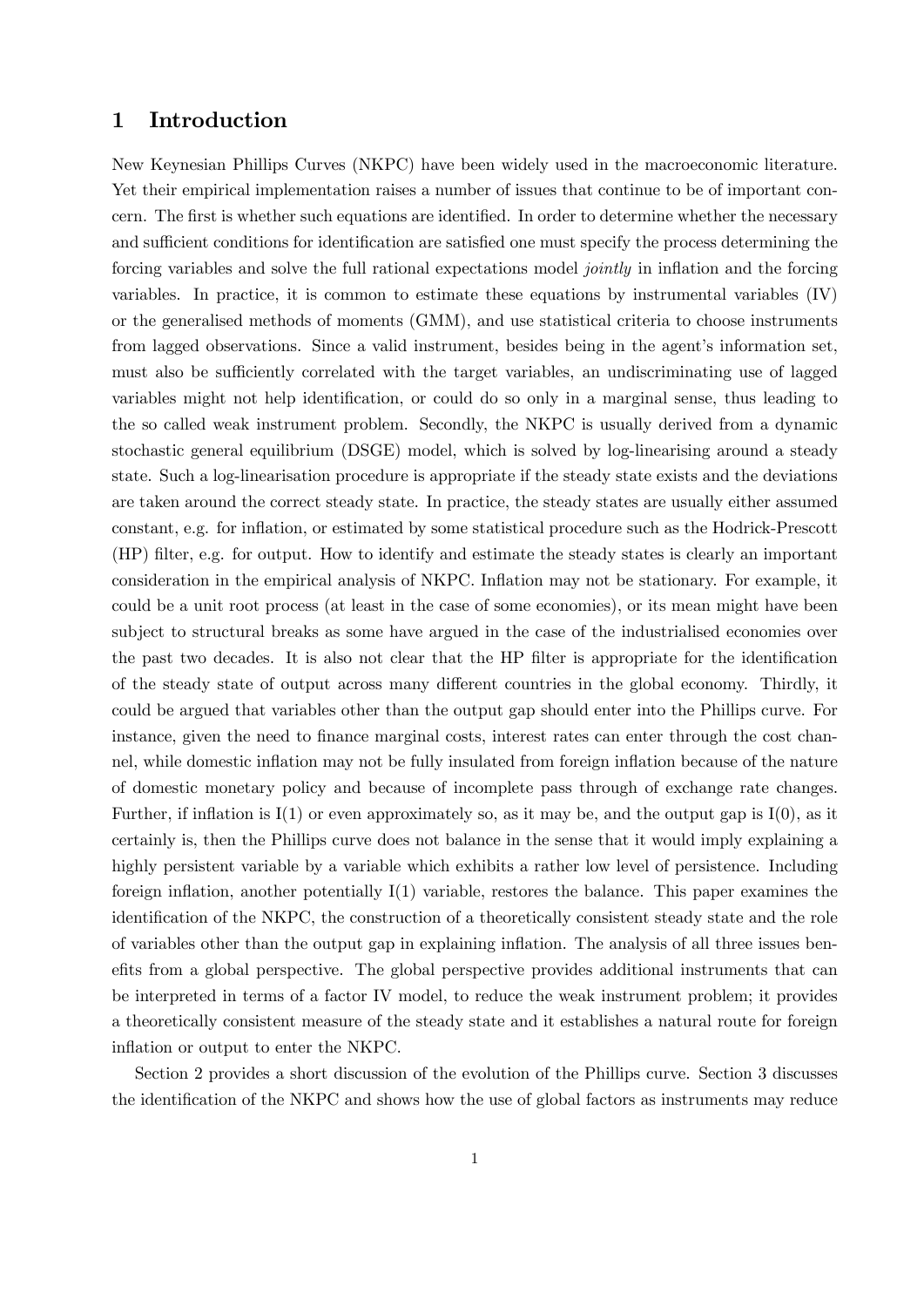the weak instrument problem. Section 4 provides a brief overview of the cointegrating global vector autoregression, GVAR, of Dees, di Mauro, Pesaran and Smith, DdPS, (2007) which has the same form as the solution to a global DSGE model and therefore provides the global framework for our analysis.<sup>1</sup> Section 5 considers how the GVAR can be used to obtain theoretically consistent measures of the steady states. The natural definition of a steady state is the values of the variables to which the system would tend in the absence of further shocks, which is given by long horizon forecasts. The solution of the system thus involves both one period ahead rational expectations, which explain the deviations from the steady states, and the long horizon rational expectations which represent the steady states themselves.<sup>2</sup> If the variables in the system are  $I(1)$ , this definition of the steady state corresponds to the permanent or trend component obtained from a multivariate Beveridge-Nelson (1981) decomposition (BN decomposition) and the deviation from steady state corresponds to the cyclical or transitory component.<sup>3</sup> We calculate such steady states from the GVAR which thus reflect all the open economy influences on the steady state and any long-run theoretical relations embodied in the cointegrating relations. We also use the BN decomposition to examine a range of questions about the system including the correlation between changes in trend and cycle, the smoothness of the permanent components and the importance of global cycles.

Section 6 reports estimates of the NKPC for the 26 countries under a variety of assumptions. The NKPC is estimated by instrumental variables, which allows consistent estimation of the coefficient of the output gap even if it is measured with errors, which it certainly is. We consider the choice of instruments. We compare the NKPC estimates obtained with the BN-GVAR measure of the output gap with those obtained using the HP measure. We also examine the effect of including foreign inflation, foreign output gaps and domestic interest rates. There is substantial heterogeneity across countries. This poses the danger that one may draw general conclusions from country specific results and the danger of data mining in trying to get models to fit on particular countries. To avoid these dangers we calculate mean group instrumental variable, MGIV, estimates over groups of countries. The non-parametric standard errors of the MGIV estimator also have the advantage that they are robust to serial correlation and heteroskedasticity in the equations for the individual countries. Section 7 provides some concluding comments.

# 2 The Evolution of the Phillips Curve

Our focus is on three issues associated with the New Keynesian Phillips Curve - identification, measurement of steady states and global influences - but we briefly comment on how these relate to a range of issues that are raised in the literature to motivate and interpret the Phillips curve. In Phillips (1958) the curve was a labour market relationship between wage inflation and unem-

<sup>1</sup>Data and code for the model are available on the Journal of Applied Econometrics data archive (http://qed.econ.queensu.ca/jae/).

<sup>&</sup>lt;sup>2</sup>Lee and Nelson (2007) discuss expectations horizons from a different perspective.

<sup>3</sup>Although the permanent component may not look like a conventional trend and the cyclical component may not show periodic behaviour, we use the terms trend and cycle because they are so well established.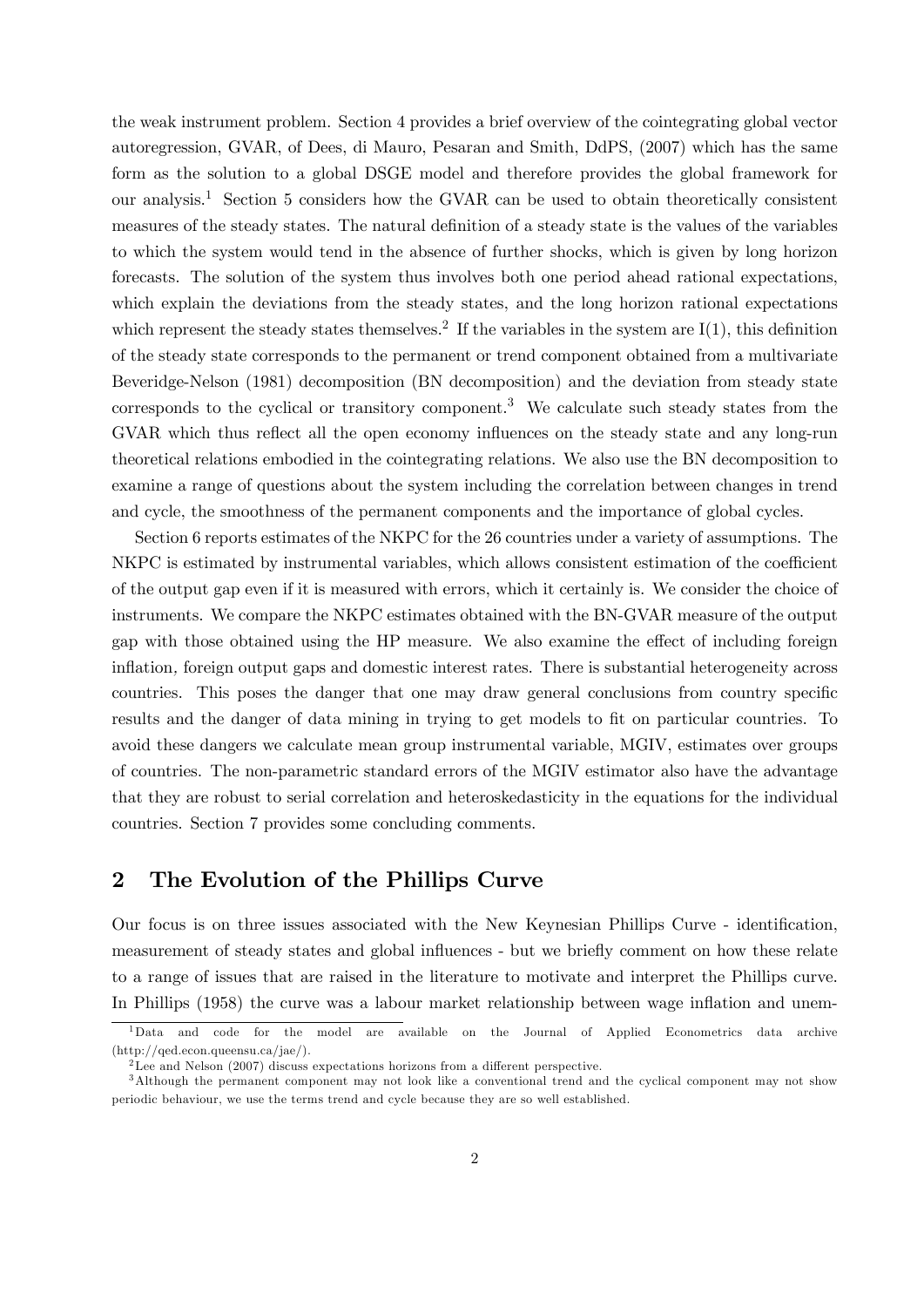ployment; there was considerable emphasis on the non-linearity of the relationship; there was a distinction between the long-run pattern, that Phillips believed was measured by the curve, and the short run cyclical loops around the curve;<sup>4</sup> and there was some discussion of the impact of cost shocks coming from import prices. Expected inflation was treated as a given constant, which, empirically, seemed reasonable for the pre World War I gold standard data that he used. The curve was also treated as identifying a demand relationship: excess demand in the labour market pushing up wages. With the assumption that supply was relatively inelastic given by labour force, it was assumed that most of the variations in unemployment would reflect demand and that these would be uncorrelated with the exogenous cost shocks, e.g. from import prices. This allowed estimation by OLS, though Phillips himself used graphical methods.

The issue of identification surfaced shortly after Phelps (1967) and Friedman (1968) emphasised the importance of inflation expectations and a natural rate of unemployment, giving a vertical long-run Phillips curve. Unemployment or the output gap only influenced the difference between actual and expected inflation. Even in equations where the expectation of current inflation was a function of past data, the issue of testing whether the coefficient of expected inflation was unity raised identification issues. One can only test that the coefficient of expected inflation is unity in conjunction with particular identifying assumptions about how expectations are formed. Rational expectations may provide over-identifying restrictions and, if so, these can be tested. There are further issues when the expectation of future inflation appears, which are discussed below. Lucas (1972) changed the interpretation of the relationship to a supply curve, the amount of output produced depended on the difference between actual and expected prices (inflation). In econometric terms, the issue is whether inflation or output is regarded as the independent variable and the extent of the correlation of either or both with the error. There was a considerable literature explaining output by the money supply surprises that drove unexpected inflation. This literature terminated abruptly when it was appreciated that since output was a very persistent series, probably I(1), it could not be explained by surprises, which by construction were white noise. Pesaran and Smith (1995a) discuss this issue in detail. King and Watson (1994) discuss the effect of stochastic trends on estimation of the Phillips curve.

Recently, the NKPC has been derived from the solution of a DSGE model, which is obtained by log linearising around a steady state. Thus all variables are expressed as deviations from their steady states. The steady states are usually assumed either to be constants or, for trended variables like output, the steady state is measured by a statistical procedure such as the HP filter. The standard procedure thus does not use any economic information about the steady state and this is likely to produce misspecification of the estimated equations. Most statistical filters, like the HP filter, are two sided, using information about future values of the variables in calculation of the steady state values, rather than using the information available to agents at the time.<sup>5</sup> This not only raises

<sup>&</sup>lt;sup>4</sup>Although the Phillips Curve is now usually treated as a short-run relation, there is still controversy about whether it exists as a long-run relation, e.g. Schreiber and Wolters (2007).

 $5$  Some like Beyer *et al.* (2007) recognise this problem and use one-sided HP filters.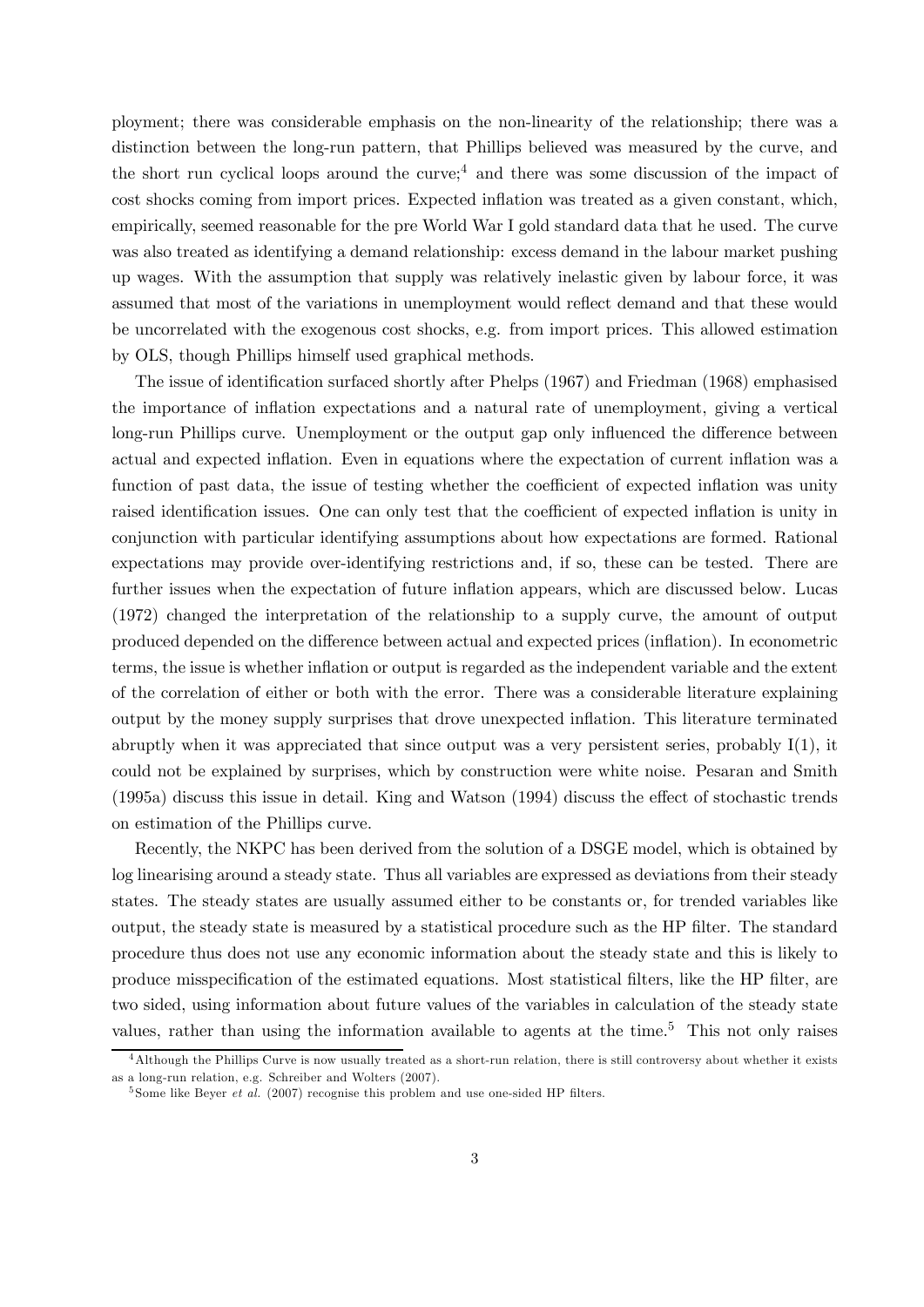problems for forecasting with models using HP filtered data, it also does not represent people's judgement about equilibrium output at the time.

Open economy influences on inflation have been an issue of continued concern. As noted above, Phillips raised the issue of import prices in his original article. Ihrig *et al.* (2007) provide a review of recent empirical work on external influences on inflation, with an emphasis on whether these have changed with the process of globalisation. There are a variety of results dependent on the choice of foreign variable (e.g. foreign inflation, foreign output gaps or real import prices), the specification used, e.g. including future variables or not, and the countries and time periods covered. Ihrig et al. also present a variety of estimates but they do not include expected future inflation explicitly so are not directly comparable with the NKPC results. Monacelli (2005) provides a theoretical discussion of the open economy NKPC. If there is full pass through of foreign prices in domestic currency to domestic prices, the open economy NKPC is isomorphic to the closed economy version: allowing for open-economy factors changes some slope coefficients but does not add variables. However, when there is incomplete pass through, extra terms are added to the Phillips curve that represent deviations from the law of one price and differences between the domestic and foreign consumption basket. Incomplete pass through breaks the usual proportionality relationship between real marginal cost and the output gap. There is substantial evidence for incomplete pass through, but the degree of pass depends on the volatility of the nominal exchange rate. The more likely that nominal exchange rate changes are perceived as transitory, the less likely that they will be passed through. This could differ from country to country. Since the pass through of exchange rates is likely to differ by country this suggests introducing exchange rate changes and foreign inflation separately in the NKPC.

# 3 Identification and Estimation of the Phillips Curve

We begin with a standard closed economy New Keynesian Phillips Curve (NKPC). For countries  $i = 1, 2, ..., N$  and time periods  $t = 1, 2, ..., T$ , the NKPC links the deviations from steady state of inflation,  $\tilde{\pi}_{it}$  and a driving variable,  $\tilde{y}_{it}$ , by an equation of the form:

$$
\widetilde{\pi}_{it} = \beta_{bi}\widetilde{\pi}_{i,t-1} + \beta_{fi}E(\widetilde{\pi}_{i,t+1} \mid \mathfrak{I}_{i,t-1}) + \gamma_i\widetilde{y}_{it} + \varepsilon_{it},\tag{1}
$$

where  $E(\tilde{\pi}_{i,t+1} | \mathfrak{I}_{i,t-1})$  denotes expectations formed conditional on information at time  $t-1$ . All variables are measured as deviations from their respective steady states. Denote the steady state or permanent value for a variable as  $x_{it}^P$  and the deviation from steady state as  $\tilde{x}_{it} = x_{it} - x_{it}^P$ . The parameters are non-linear functions of underlying structural parameters such as the elasticity of substitution among differentiated goods, the elasticity of firms marginal costs to their own output, and the percentage of prices that are not reset optimally. There is no reason that these should be the same across countries with very different market institutions, so we make the parameters heterogeneous from the start.

Traditionally, the driving variable has been a measure of unemployment, or the output gap.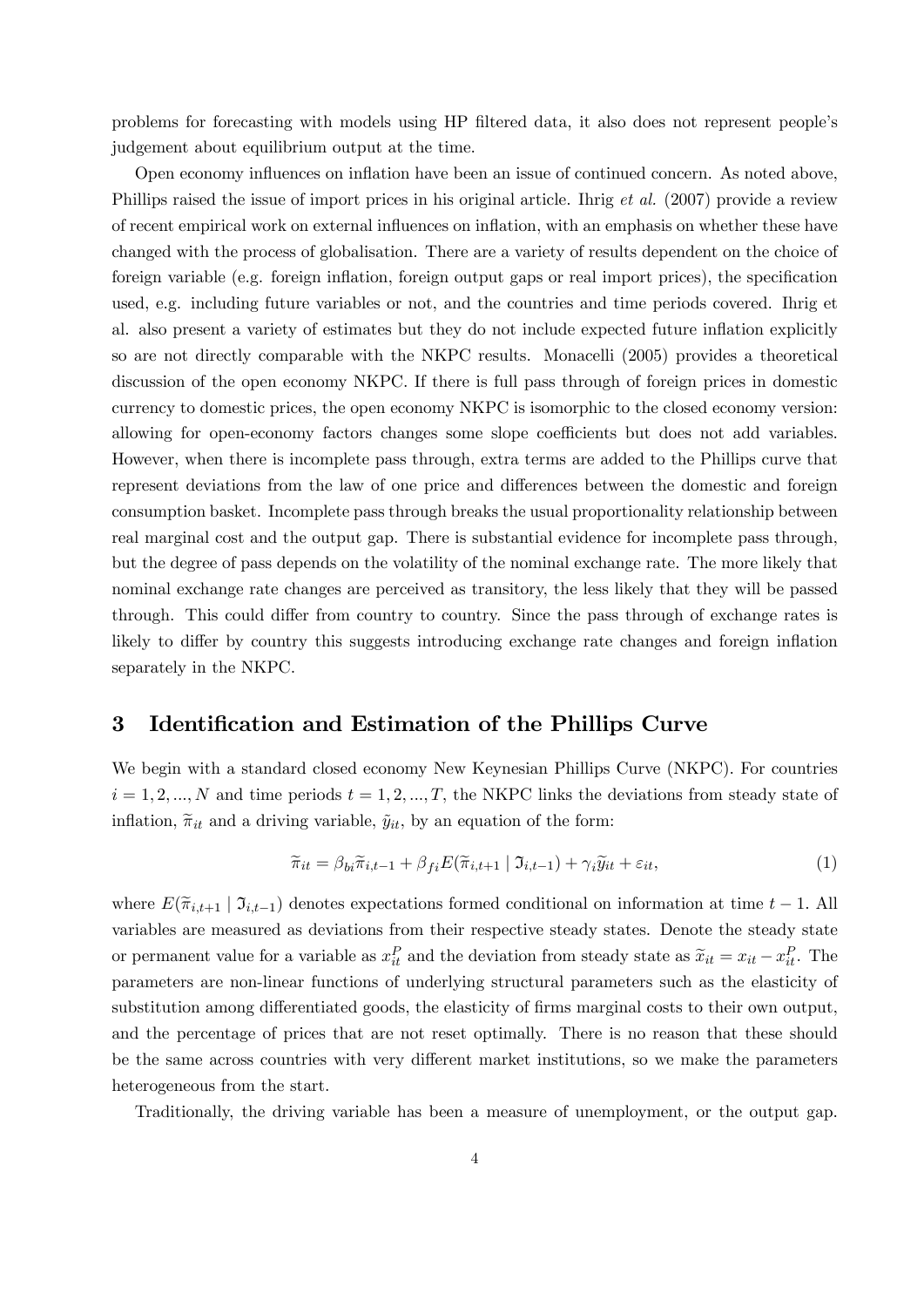More recently measures of marginal cost and the share of labour have been used. This is partly motivated by the theoretical derivation and partly because it has been quite hard to get measures of the output gap significant in standard forward looking Phillips curves. The measures of marginal cost are more persistent, which may help with some of the econometric issues discussed below. We will use the output gap because it is the excess demand measure that is relevant to policy and the variable that appears in the standard three equation macro model. We will compare the performance of two measures of the output gap, the HP filter and the steady state measure obtained from the GVAR, but there are various issues of identification and estimation to be considered first.

It is common to assume that inflation is stationary, and that its steady state is a constant, say  $\overline{\pi}_i$ , then equation (1) becomes

$$
\pi_{it} = (1 - \beta_{bi} - \beta_{fi})\overline{\pi}_i + \beta_{bi}\pi_{i,t-1} + \beta_{fi}E(\pi_{i,t+1} | \mathfrak{I}_{i,t-1}) + \gamma_i\widetilde{y}_{it} + \varepsilon_{it}.
$$
\n(2)

The solution of the model depends on the process generating  $\tilde{y}_{it}$  and  $\varepsilon_{it}$ . It is typically assumed that  $\varepsilon_{it}$  is a martingale difference process, and  $\tilde{y}_{it}$  follows a stationary time series process. Consistent estimation of the NKPC critically depends on the nature of the  $\tilde{y}_{it}$  process. The empirical literature typically assumes suitable instruments (or moment conditions) exist and uses GMM to estimate the following version of the NKPC

$$
\pi_{it} = (1 - \beta_{bi} - \beta_{fi})\overline{\pi}_i + \beta_{bi}\pi_{i,t-1} + \beta_{fi}\pi_{i,t+1} + \gamma_i\widetilde{y}_{it} + \xi_{i,t+1},
$$
\n(3)

or

$$
\pi_{it} = \boldsymbol{\theta}_i^{\prime} \mathbf{x}_{i,t+1} + \xi_{i,t+1},
$$

where

$$
\xi_{i,t+1} = \varepsilon_{it} - \beta_{fi} v_{i,t+1},
$$

and  $v_{i,t+1}$  is the expectations error of inflation,  $\mathbf{x}_{i,t+1} = (\pi_{i,t-1}, \pi_{i,t+1}, \widetilde{y}_{it})'$ , and  $\boldsymbol{\theta}_i = (\beta_{bi}, \beta_{fi}, \gamma_i)'$ . The estimation of (3) requires at least three instruments that are

(a) not correlated with  $\xi_{i,t+1}$ , namely

$$
E(\mathbf{z}_{i,t-1}\xi_{i,t+1} | \mathfrak{I}_{i,t-1}) = 0,
$$

where 
$$
\mathbf{z}_{i,t-1}
$$
 denotes the  $s \times 1$  vector of instruments, and at the *same time* are  
(b) sufficiently correlated with  $\mathbf{x}_{i,t+1}$ , such that

$$
p \lim_{T \to \infty} \left( T^{-1} \sum_{t=1}^{T} \mathbf{x}_{i,t+1} \mathbf{z}'_{i,t-1} \right) = \text{Full Rank Matrix}.
$$

Given the nature of the RE hypothesis there are no difficulties finding instruments that satisfy condition (a). Condition (b) is more problematic and whether it holds critically depends on the nature of the  $\widetilde{y}_{it}$  process. To determine if the NKPC is identified requires solving the RE model.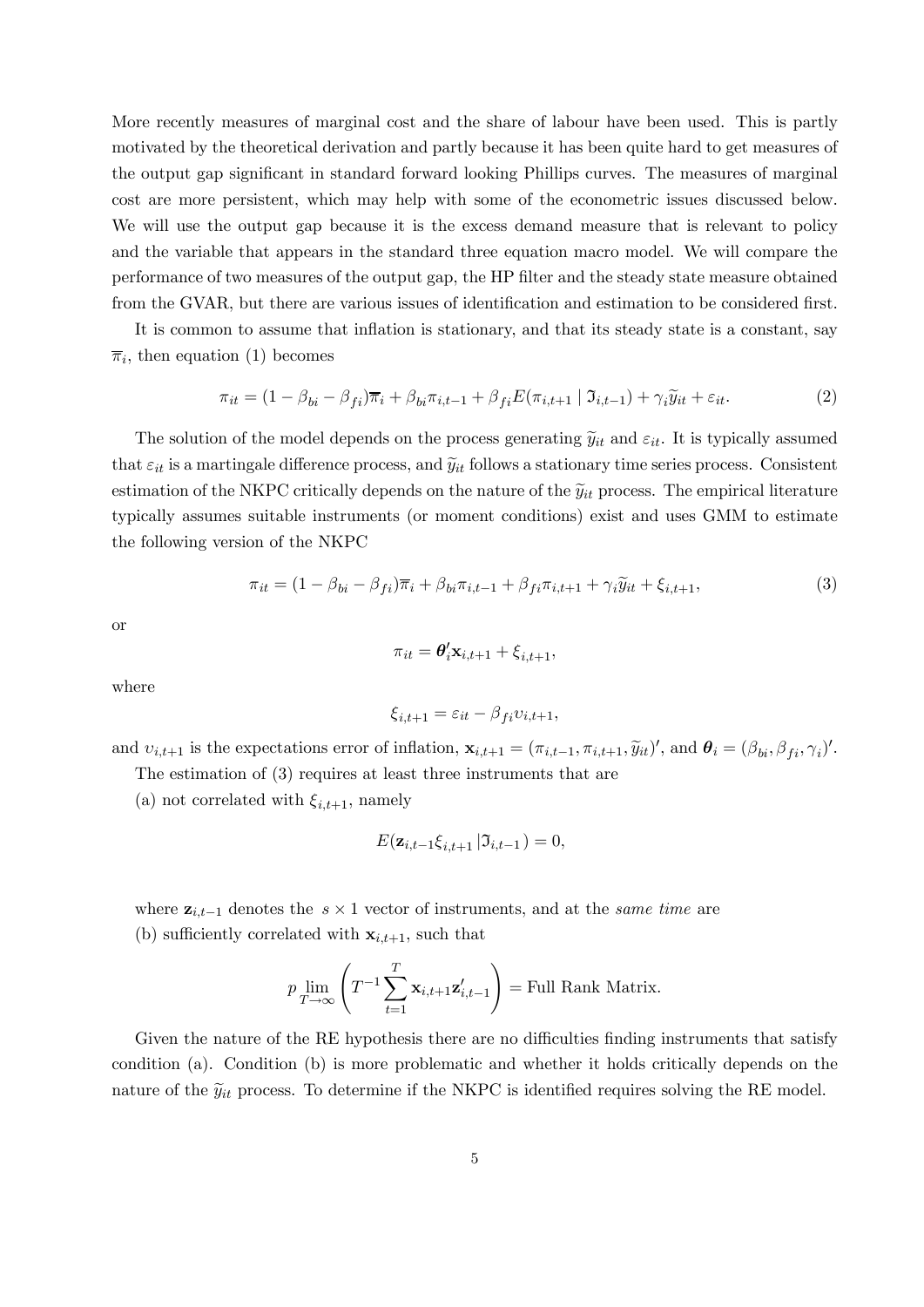## 3.1 Unique Stationary and Non-stationary Solutions

In the case where  $\beta_{bi}, \beta_{fi} \ge 0$ ,  $\beta_{fi} \beta_{bi} \le 1/4$  and  $\beta_{bi} + \beta_{fi} \le 1$ , the NKPC has the unique solution

$$
\pi_{it} = \frac{(1 - \beta_{bi} - \beta_{fi})\overline{\pi}_{i}}{1 - \beta_{fi}(1 + \lambda_{bi})} + \lambda_{bi}\pi_{i,t-1} + \gamma_{i} \left[\widetilde{y}_{it} - E\left(\widetilde{y}_{it} | \mathfrak{I}_{i,t-1}\right)\right]
$$
\n
$$
\left(\frac{\gamma_{i}}{1 - \lambda_{bi}\beta_{fi}}\right) \sum_{j=0}^{\infty} \lambda_{fi}^{-j} E\left(\widetilde{y}_{i,t+j} | \mathfrak{I}_{i,t-1}\right) + \varepsilon_{it},
$$
\n(4)

where  $\lambda_{bi}$  and  $\lambda_{fi}$  are roots of

$$
\beta_{fi}\lambda_i^2 - \lambda_i + \beta_{bi} = 0,
$$

with  $|\lambda_{bi}| \le 1$  and  $|\lambda_{fi}| > 1$ . The condition  $\beta_{bi} + \beta_{fi} < 1$  ensures that  $|\lambda_{bi}| < 1$ , and  $|\lambda_{fi}| > 1$ .

If  $\beta_{bi} + \beta_{fi} = 1$ , then  $\lambda_{bi} = 1$  and  $\lambda_{fi} = \beta_{fi}^{-1}(1 - \beta_{fi}) > 1$  if  $\beta_{fi} < 1/2$ . In this case the solution is given by

$$
\pi_{it} = \pi_{i,t-1} + \gamma_i \left[ \widetilde{y}_{it} - E \left( \widetilde{y}_{it} | \mathfrak{I}_{i,t-1} \right) \right]
$$
\n
$$
\left( \frac{\gamma_i}{1 - \beta_{fi}} \right) \sum_{j=0}^{\infty} \left( \frac{\beta_{fi}}{1 - \beta_{fi}} \right)^j E \left( \widetilde{y}_{i,t+j} | \mathfrak{I}_{i,t-1} \right) + \varepsilon_{it}.
$$
\n(5)

In the case where  $\beta_{bi} + \beta_{fi} = 1$ , the transversality condition needed for the existence of a unique solution will not be met if  $\beta_{fi} > 1/2$ . Since by construction  $\tilde{y}_{it}$  is a stationary process, then inflation will be  $I(1)$  if  $\beta_{bi} + \beta_{fi} = 1$ . The above RE solutions are meaningful only if there are no feedbacks from past inflation to  $\tilde{y}_{it}$ . More on this below.

#### 3.2 Indeterminate Solutions

Indeterminate solutions arise if  $\beta_{bi} + \beta_{fi} > 1$ . In this case the above forward RE solutions are no longer applicable. To characterise the solutions in this case consider the inflation expectations errors

$$
\mathfrak{m}_{i,t+1} = \widetilde{\pi}_{i,t+1} - E(\widetilde{\pi}_{i,t+1} \mid \mathfrak{I}_{i,t-1})
$$

and note that under the RE hypothesis  $m_{i,t+1}$  is an arbitrary martingale difference process, such that  $E(\mathfrak{m}_{i,t+1} | \mathfrak{I}_{i,t-1})=0$ . Using  $\mathfrak{m}_{i,t+1}$ , a general solution for the inflation process can be written as

$$
\widetilde{\pi}_{it} = \beta_{fi}^{-1} \widetilde{\pi}_{i,t-1} - \beta_{fi}^{-1} \beta_{bi} \widetilde{\pi}_{i,t-2} - \beta_{fi}^{-1} \gamma_i \widetilde{y}_{i,t-1} + \mathfrak{m}_{it} - \beta_{fi}^{-1} \varepsilon_{i,t-1}.
$$
\n(6)

When  $\beta_{bi} + \beta_{fi} > 1$ , (6) is a stable solution but it is not unique; there is a multiplicity of solutions indexed by  $m_{it}$ . Different stable solutions can be obtained for different choices of the martingale difference process,  $m_{it}$ . One possible choice for  $m_{it}$  is the bubble free linear specification in terms of innovations to the forcing variable:

$$
\mathfrak{m}_{it} = g_i(\widetilde{y}_{it} - E(\widetilde{y}_{it} \mid \mathfrak{I}_{i,t-1})),
$$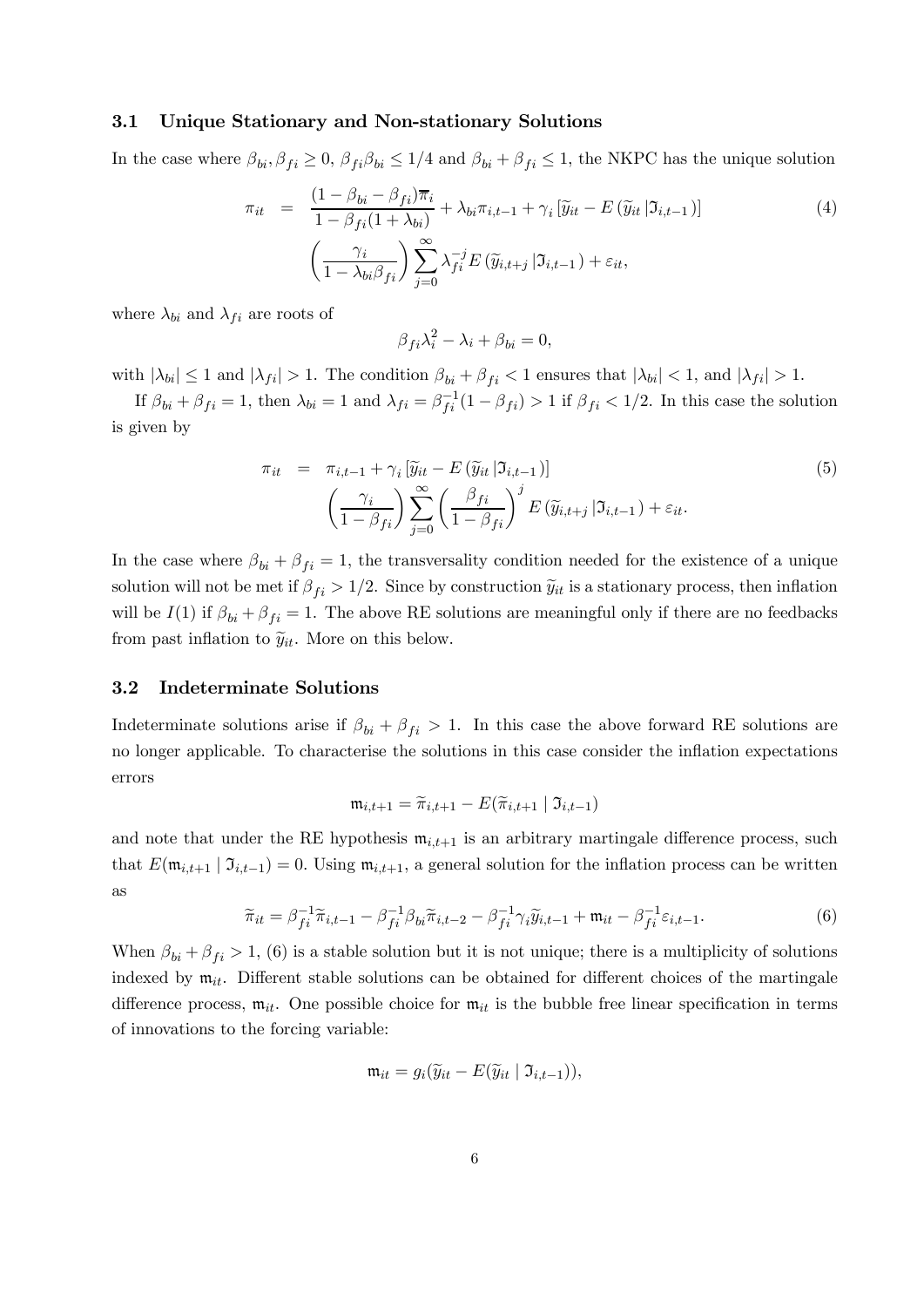where  $g_i$  is an arbitrary constant. This in itself gives a multiplicity of solutions, depending on the choice of  $g_i$ . In the context of the GVAR, the innovations to any of the variables in the global system may matter, in which case we could use the more general martingale difference process

$$
\mathfrak{m}_{it} = \mathbf{g}'_i(\mathbf{x}_t - E(\mathbf{x}_t \mid \mathfrak{I}_{i,t-1})) + e_{it}
$$

where  $e_{it}$  is any other martingale difference process. Similarly martingale difference processes involving non-linear terms such as  $\tilde{y}_{jt}^2 - E(\tilde{y}_{jt}^2 \mid \mathcal{I}_{i,t-1})$  for all i and j, could be used to allow volatilities to enter the system.

Consider now estimating (6). Since  $m_{it}$  is a martingale difference, it is orthogonal to  $\tilde{\pi}_{i,t-1}$ ,  $\widetilde{\pi}_{i,t-2}$ , and  $\widetilde{y}_{i,t-1}$ . However the term  $\varepsilon_{i,t-1}$  is correlated with  $\widetilde{\pi}_{i,t-1}$  and  $\widetilde{y}_{i,t-1}$  so they would need to be instrumented, but  $\widetilde{\pi}_{i,t-3}$  and  $\widetilde{y}_{i,t-2}$  are valid instruments for  $\widetilde{\pi}_{i,t-1}$  and  $\widetilde{y}_{i,t-1}$ . The intractable problem is providing a proxy for  $m_{it}$ . Suppose we considered the innovations in  $x_{it}$  as a candidate variable for estimating

$$
\widetilde{\pi}_{it} = a_{0i}\widetilde{\pi}_{i,t-1} + a_{1i}\widetilde{\pi}_{i,t-2} + a_{3i}\widetilde{y}_{i,t-1} + \delta_i(x_{jt} - E(x_{jt} \mid \mathfrak{I}_{i,t-1})) + e_{it}.
$$

This will not be feasible because  $(x_{jt} - E(x_{jt} | \mathcal{I}_{i,t-1}))$  is almost certainly correlated with  $e_{it}$  which will contain the innovations to the other variables and their powers. The theory is unlikely to put any restrictions on the nature of these correlations between expectational errors. In addition, since  $(x_{it} - E(x_{it} | \mathcal{I}_{i,t-1}))$  is a martingale difference, lagged values of any variables in the information set are not valid instruments.

#### 3.3 Weak Instruments

To return to the determinate case, in the absence of feedbacks where  $\tilde{y}_{it}$  does not depend (directly or indirectly through a third variable) on past values of  $\pi_{it}$ , future inflation  $\pi_{i,t+1}$  and  $\widetilde{y}_{it}$  do not depend on  $\pi_{i,t-1}$ ,  $\pi_{i,t-2}$ , or earlier. As a result apart from  $\pi_{i,t-1}$  that enters (1), the use of inflation lagged two or more periods, namely,  $\pi_{i,t-2}$ ,  $\pi_{i,t-3}$ , ..., cannot help identification and as a result do not contribute to meeting the full rank condition. Nevertheless, many papers in the literature routinely use second and higher order inflation lags as instruments. For example, Gali and Gertler (1999) use four lags of inflation, Batini, Jackson, and Nickell (2005, p. 1067) use five lags of inflation, and Gali, Gertler and Lopez-Salido (2005) use four lags of price inflation. Beyer et al. (2007) state that "as is usual" they use three lags of inflation, the output gap and the interest rates as instruments, but comment that it is questionable whether lags higher than one should be included.

As noted originally in Pesaran (1981, 1987, Ch. 7) identification of the structural parameters critically depends on the process generating  $\tilde{y}_{it}$ . For example suppose that  $\tilde{y}_{it}$  follows the  $AR(1)$ process

$$
\widetilde{y}_{it} = \rho_i \widetilde{y}_{i,t-1} + v_{it}.
$$

Then the RE solution is given by

$$
\pi_{it} = a_{i0} + a_{i1}\pi_{i,t-1} + a_{i2}\tilde{y}_{i,t-1} + u_{it},\tag{7}
$$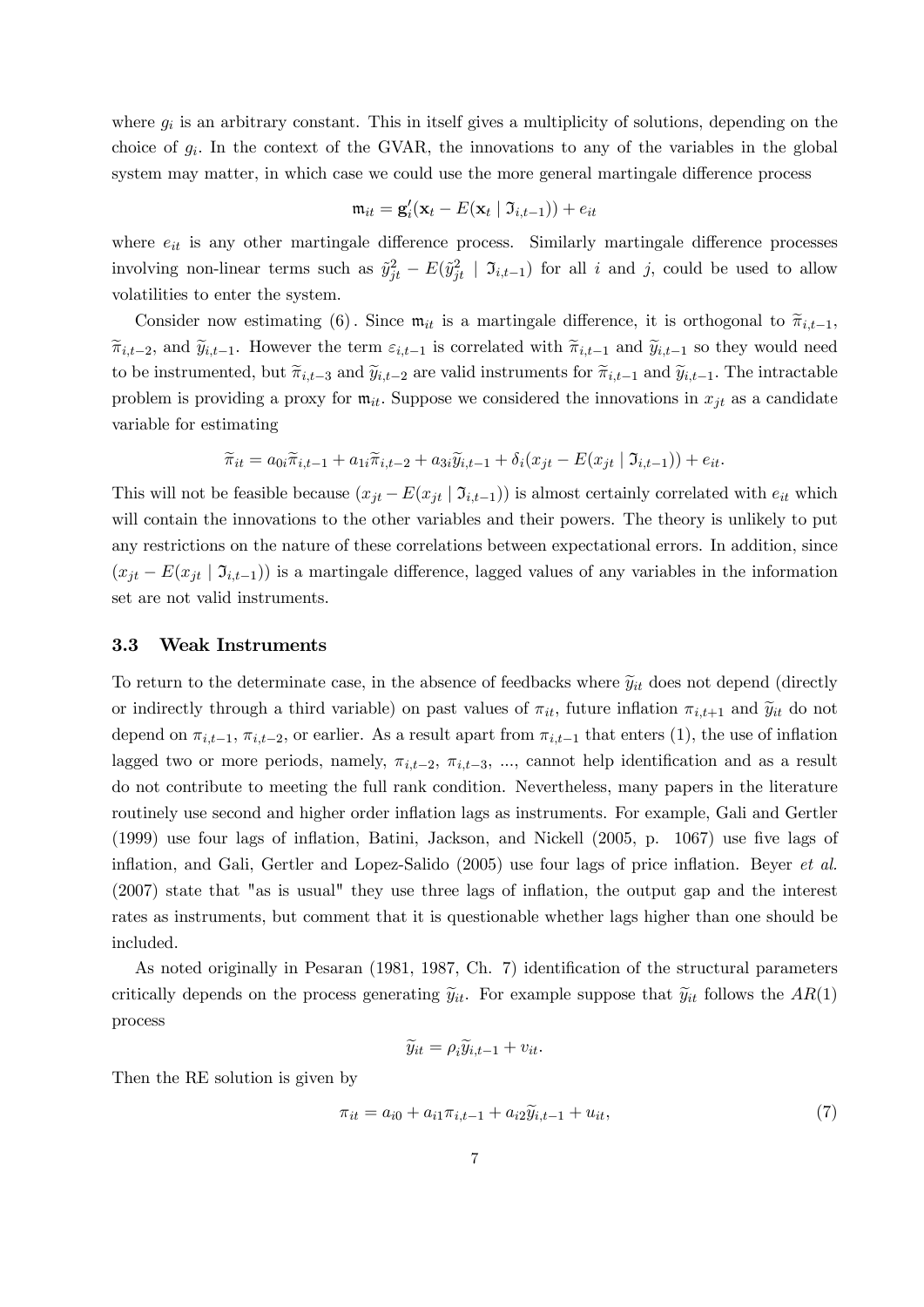where

$$
a_{i0} = \frac{(1 - \beta_{bi} - \beta_{fi})\overline{\pi}_{i}}{1 - \beta_{fi}(1 + \lambda_{bi})}, \ a_{i1} = \lambda_{bi} = \frac{1 - \sqrt{1 - 4\beta_{fi}\beta_{bi}}}{2\beta_{fi}},
$$

$$
a_{i2} = \left(\frac{\gamma_{i}\rho_{i}}{1 - \lambda_{bi}\beta_{fi}}\right)\left(\frac{1}{1 - \rho_{i}\lambda_{fi}^{-1}}\right), \quad u_{it} = \varepsilon_{it} + \gamma_{i}v_{it}.
$$

The reduced form for  $(\pi_{it}, \tilde{y}_{it})$  is a  $VAR(1)$  that allows consistent estimation of the four parameters,  $a_{i0}, a_{i1}, a_{i2}$ , and  $\rho_i$ , whilst we have five unknown coefficients,  $\bar{\pi}_i$ ,  $\beta_{fi}$ ,  $\beta_{bi}$ ,  $\gamma_i$ , and  $\rho_i$ . In this case the structural parameters  $\beta_{fi}, \beta_{bi}$  and  $\gamma_i$  are not identified. In other words although  $\pi_{i,t-s}, \widetilde{y}_{i,t-s}$  for  $s = 2,3,...$ , are uncorrelated with  $\xi_{i,t+1}$ , their use as instruments will not help in identification. This is because once  $\pi_{i,t-1}$  and  $\widetilde{y}_{i,t-1}$  are included as instruments the additional lags do not contribute any further to the identification. Notice that the regression of the right hand side endogenous variables on the instruments may not be informative, (7) may fit very well even though the model is not identified.

More specifically, if  $\mathbf{z}_{i,t-1} = (1, \pi_{i,t-1}, \tilde{y}_{i,t-1})'$  does not ensure the rank condition because  $\tilde{y}_{it}$ follows an AR(1) process, then adding  $\pi_{i,t-s}$ ,  $\widetilde{y}_{i,t-s}$  for  $s = 2, 3, ...$ , does not help, in the sense that the rank condition remains unfulfilled. The order of the  $AR(p)$  process for the output gap must at least be equal to two. In general if the output gap,  $\tilde{y}_{it}$ , is  $AR(p)$ , the form for the RE solution is  $ARDL(1, p-1)$  in  $\pi_{it}$  and  $\widetilde{y}_{it}$ . Suppose that the model is an  $AR(2)$ 

$$
\widetilde{y}_{it} = \rho_{i1}\widetilde{y}_{i,t-1} + \rho_{i2}\widetilde{y}_{i,t-2} + v_{it}
$$

then the extra instrument  $\tilde{y}_{i,t-2}$  exactly identifies the model. But the identification can be "weak" if  $\rho_2$  is not statistically significant.

In fact, it can be readily shown that allowing for feedbacks from  $\tilde{\pi}_{i,t-1}$  into  $\tilde{y}_{it}$  will not resolve the weak instrument problem, unless it is assumed that the order of the lagged inflation term in the  $\widetilde{y}_{it}$  equation is greater than the order of the lagged inflation term in the NKPC equation. For example, augmenting the  $AR(1)$  equation of the output gap with lagged inflation, namely

$$
\widetilde{y}_{it} = \rho_{iy}\widetilde{y}_{i,t-1} + \rho_{i\pi}\widetilde{\pi}_{i,t-1} + v_{it},
$$

does not alter the dynamic form of the inflation process and as before the lagged inflation terms,  $\tilde{\pi}_{i,t-s}$ ,  $s = 2,3,...$  will not be valid instruments for future inflation in the NKPC equation.

#### 3.4 A Global Perspective

The argument put forth in Pesaran (1987) that to determine identification requires solving the rational expectations model, has been used more recently by a number of authors including Mavroeidis (2005) and Beyer et al. (2007) to argue that the NKPC may only be weakly identified which renders both GMM estimation and the usual tests for over-identifying restrictions unreliable. Adopting a global context, however does provide other instruments. Suppose that there are world cyclical influences represented by a vector of common factors  $f_t$ 

$$
\widetilde{y}_{it} = a_i + \mathbf{b}'_i \mathbf{f}_t + \eta_{it} \tag{8}
$$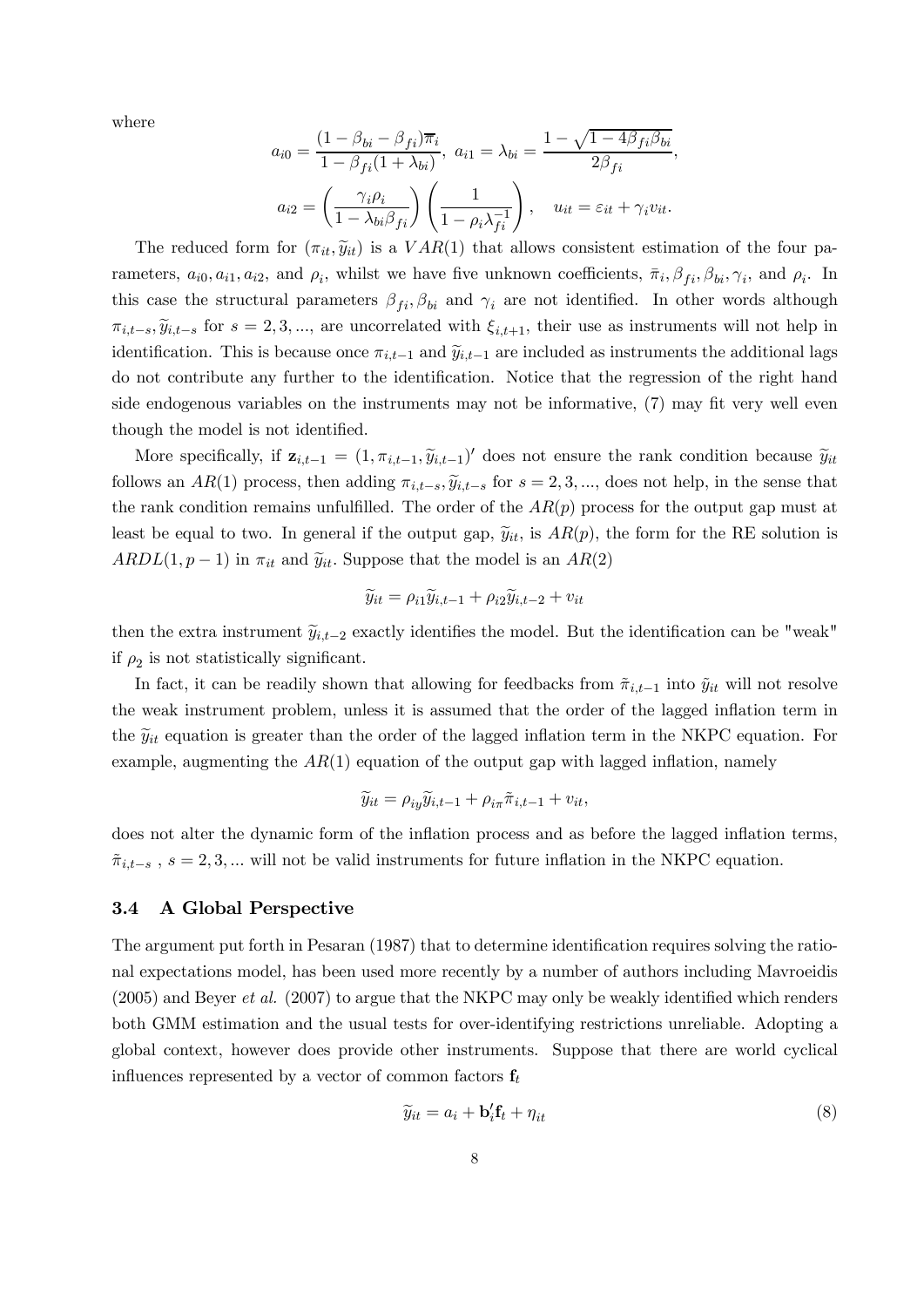and the idiosyncratic element is serially correlated

$$
\eta_{it} = \rho_i \eta_{it-1} + v_{it}
$$

giving

$$
\widetilde{y}_{it} = a_i(1 - \rho_i) + \rho_i \widetilde{y}_{i,t-1} + \mathbf{b}'_i \mathbf{f}_t + \rho_i \mathbf{b}'_i \mathbf{f}_{t-1} + v_{it},
$$

which makes  $f_t$  and  $f_{t-1}$  relevant instruments. As long as the idiosyncratic components,  $\eta_{it}$ , are weakly dependent (i.e. no country is dominant), the global factor or factors can be estimated as principal components or cross-section averages of the  $\tilde{y}_{it}$ . The cross-section average used to measure the global factor may be a country specific average. One possibility is to use trade weights such that a country specific estimate of  $f_t$  is estimated by  $\tilde{y}_{it}^* = \sum_{j=1}^N w_{ij} \tilde{y}_{jt}$  with  $w_{ii} = 0$ . Notice that in constructing the cross-section averages we do not need all the  $\tilde{y}_{jt}$  to be uncorrelated with the Phillips curve error  $\varepsilon_{it}$  only that  $\sum_{j=1}^{N} w_{ij} \widetilde{y}_{jt}$  is uncorrelated with the error. Suppose that the correlation between  $\tilde{y}_{jt}$  and  $\varepsilon_{it}$  is denoted  $\delta_{ij}$  then we require the granularity condition that  $\sum_{j=1}^{N} w_{ij} \delta_{ij} \to 0$  as  $N \to \infty$ . This weak exogeneity assumption can be tested and the results in DdPS indicate that it is accepted. As before to check identification, we need to find a solution for the rational expectations model and this requires providing a model for  $\tilde{y}_{it}^*$ . This could also be an autoregression or the model could be provided by the GVAR which provides a consistent world estimate.

In (8) the global factors influence just the output gap, making them valid instruments. But it is also plausible that with an open economy NKPC the errors in the NKPC (1) will be subject to global factors, in which case current values of the factors should be included directly. This can be investigated by including measures of global inflation and the global output gap directly.

The global perspective both provides a theoretically consistent estimate of the steady state and a new set of instruments. However, given that the GVAR provides a very large number of potential instruments there is the danger that the IV estimator will just closely approximate the biased OLS estimator. Thus one needs to map the large number of potential instruments into a smaller number that satisfy the above two mentioned conditions. Kapetanios and Marcellino (2007) and Bai and Ng (2007) investigate estimating factor models and using the estimated factors as instruments. The GVAR provides an alternative mapping by measuring the factors,  $f_t$ , as the trade weighted averages of the foreign variables corresponding to a particular domestic variable.

## 3.5 Unit Roots and Cointegration

The evidence presented in DdPS indicated that consumer prices might be  $I(2)$ , so that inflation could be  $I(1)$ . However, the output gap should certainly be  $I(0)$ , which would mean that the NKPC equation must be set out in changes in inflation and not in the level of inflation as is usually done, otherwise the residuals from estimated NKPC equations could be highly persistent.<sup>6</sup> The unit root test results on inflation are in line with the estimates of  $\beta_b + \beta_f$  obtained in the literature where

 $6$ In addition for GMM to be valid, the variables must be stationary, e.g. Hall (2005). Li (2007) also discusses the influence of persistent data on inference in rational expectations models.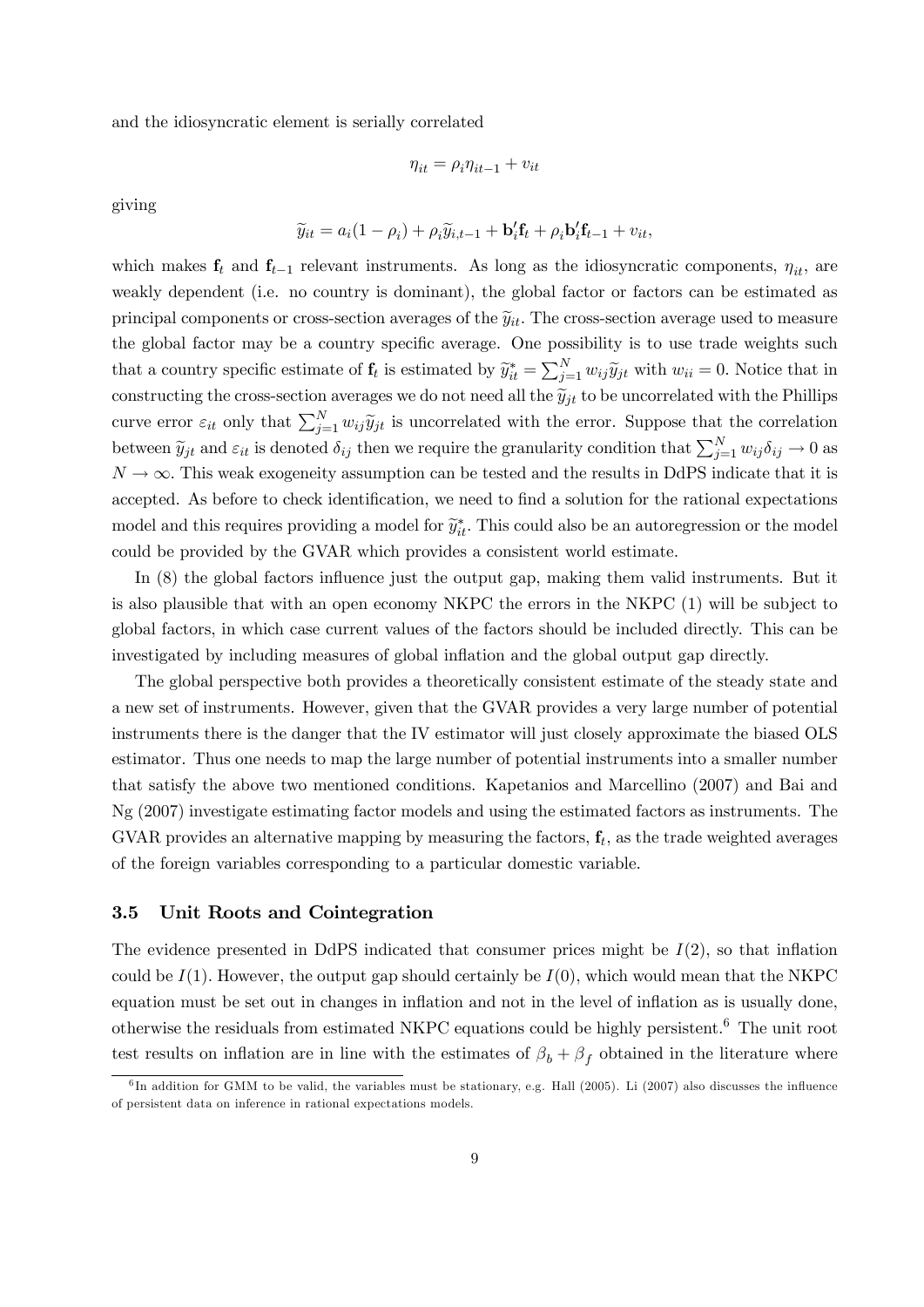this sum is often estimated (taken) to be unity or close to unity (equal to the discount factor), see for instance the estimates in Gali, Gertler and Lopez-Salido (2005).

We have already seen that if  $\beta_b + \beta_f = 1$  the RE solution of the NKPC does in fact imply a unit root in inflation. Failure to reject the unit root hypothesis, however, may occur for a variety of reasons, such as lack of power of the test used, or could be due to shifts in mean inflation, or other forms of non-linearities. In either case the steady state of inflation can no longer be assumed to be a fixed constant, and the evolution of the mean inflation needs to be modeled, possibly in terms of other factors.

An obvious way to correct this problem is to adopt an open economy NKPC and add the foreign inflation,  $\pi_{it}^*$ , and the foreign output gap,  $\widetilde{y}_{it}^*$ , to the NKPC. As discussed in the previous section, there are good theoretical and empirical reasons to expect foreign inflation to influence domestic CPI inflation (e.g. through cost shocks or exchange rates), but including it allows the two sides of the NKPC equation to have similar orders of integration, with the possibility of cointegration between domestic and foreign inflation. The foreign output gap,  $\tilde{y}_{it}^*$ , does not solve this problem since this should certainly be  $I(0)$ . An open economy version of the NKPC, which includes foreign inflation and output gap is given by

$$
\pi_{it} = a_{i\pi} + \beta_{ib}\pi_{i,t-1} + \beta_{if}E(\pi_{i,t+1} | \mathfrak{I}_{i,t-1}) + \beta_{*i}\pi_{it}^* + \gamma_i\widetilde{y}_{it} + \gamma_{*i}\widetilde{y}_{it}^* + \varepsilon_{it}.
$$

There is an issue as to the transmission mechanism by which foreign inflation affects domestic inflation. As discussed above, if PPP held it would be cancelled out by exchange rate movements, but the evidence in favour of short-run PPP in low inflation environments is quite low or equivalently the exchange rate pass through is quite low. This might not be the case for high inflation economies, e.g. the Latin American ones in our sample. The extent to which domestic inflation is insulated from foreign inflation will, of course, depend on domestic monetary policy which will differ between countries so, like the other parameters, we would expect  $\beta_{*i}$  to differ between countries. Again we need to provide a model for foreign inflation. If this is approximated by an  $AR(1)$  (the GVAR supplies a complete model), then th

e appropriate set of instruments would be  $\pi_{i,t-1}$ ,  $\pi_{it}^*$ ,  $\pi_{i,t-1}^*$ ,  $\widetilde{y}_{i,t-1}$ ,  $\widetilde{y}_{i,t-1}^*$ . This is the initial set which is used in the empirical work below.

Interest rates can influence marginal costs, which determine inflation, through a cost channel since firms must finance their working capital such as labour costs. Thus various authors, e.g. Ravenna and Walsh (2006) and Chowdhury et al. (2006), have suggested that interest rates should appear in the Phillips curve. We investigate this issue and also estimate

$$
\pi_{it} = a_{i\pi} + \beta_{ib}\pi_{i,t-1} + \beta_{if}E(\pi_{i,t+1} | \mathfrak{I}_{i,t-1}) + \beta_{*i}\pi_{it}^* + \gamma_i\widetilde{y}_{it} + \gamma_{*i}\widetilde{y}_{it}^* + \delta_i r_{it} + \varepsilon_{it}
$$
(9)

where  $r_{it}$  denotes domestic short-term interest rate.

Again a complete model that includes suitable specifications for the remaining variables  $\pi_{it}^*, \widetilde{y}_{it}, \widetilde{y}_{it}^*, \widetilde{y}_{it}$ and  $r_{it}$ , is needed to obtain the rational expectations solution and thus investigate the identification problem. In the case of a small open economy  $\pi_{it}^*$  and  $\widetilde{y}_{it}^*$  can be treated as weakly exogenous and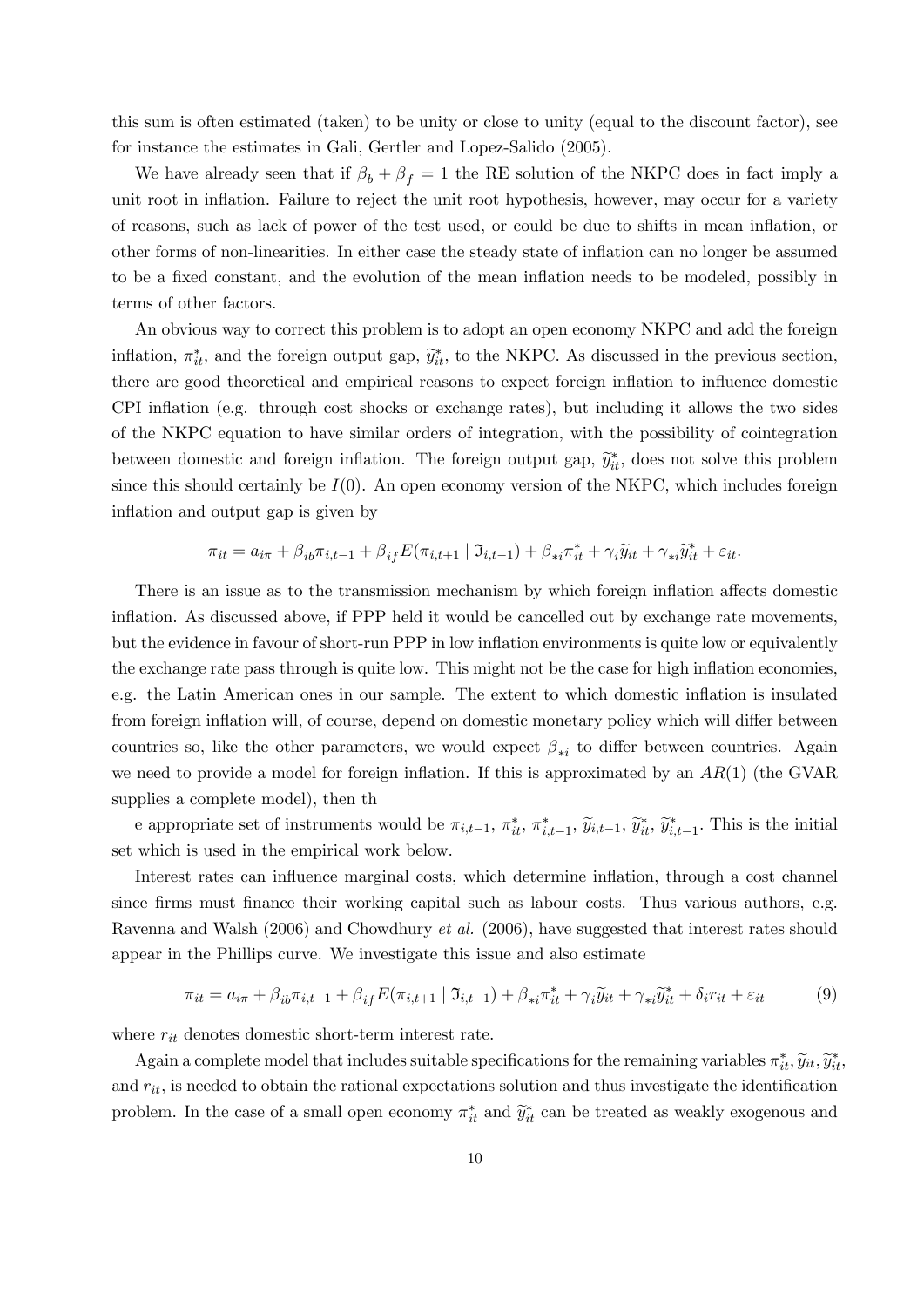used as instruments. Contemporaneous and lagged values of the foreign interest rate as well as the lagged values of domestic interest rate are also potential instruments. But their effectiveness as instruments depends on the nature of the interlinkages between the economy under consideration and the rest of the world.

# 4 A Multicountry NKPC Model

To obtain the RE solution of the NKPC model in (9) we need a multicountry version of the familiar three equation macro model comprising a NKPC, an optimising IS curve and a Taylor rule, for example discussed in Pesaran and Smith (2006). For each country i we specify that

$$
\mathbf{A}_{i0}\mathbf{x}_{it} = \mathbf{a}_{i} + \mathbf{A}_{i1}\mathbf{x}_{i,t-1} + \mathbf{A}_{i2}E_{t-1}(\mathbf{x}_{i,t+1}) + \mathbf{A}_{i3}\mathbf{x}_{it}^{*} + \mathbf{A}_{i4}\mathbf{x}_{i,t-1}^{*} + \mathbf{A}_{i5}E_{t-1}(\mathbf{x}_{i,t+1}^{*}) + \varepsilon_{it},
$$

where  $\mathbf{x}_{it} = (\pi_{it}, \tilde{y}_{it}, r_{it})'$ , and  $\mathbf{x}_{it}^* = (\pi_{it}^*, \tilde{y}_{it}^*, r_{it}^*)'$  is the associated vector of foreign variables constructed as weighted cross section averages, defined as before by  $\mathbf{x}_{it}^{*} = \sum_{j=1}^{N} w_{ij} \mathbf{x}_{jt}$  with  $w_{ii} = 0$ . Here expectations are taken with respect to a common global information formed as the union intersection of the individual country information sets,  $\mathfrak{I}_{i,t-1}$ . This formulation is sufficiently general for our purposes and represents an open economy version of the familiar three equation DSGE model composed of a NKPC, an output gap equation and an interest rule equation.<sup>7</sup> In the empirical applications we also examine the effect of exchange rate on inflation but will not include it here to simplify the exposition.

To obtain a solution to the above rational expectations model a statistical model for  $(\mathbf{x}_{it}^*, \varepsilon_{it})$ is clearly required. In the DSGE literature the foreign variables,  $\mathbf{x}_{it}^*$ , are typically assumed to be strictly exogenous, excluding any feedbacks from the lagged  $x_{it}$ . However, due to the presence of common factors and dominant country effects  $\mathbf{x}_{it}^*$  is unlikely to be strictly exogenous, and one needs to derive a globally consistent RE solution. This can be achieved by linking up the N countryspecific DSGE models using the equations for  $\mathbf{x}_{it}^*$ . To see this let  $\mathbf{z}_{it} = (\mathbf{x}'_{it}, \mathbf{x}_{it}^{*\prime})'$  and write the N country-specific DSGE models as

$$
\mathbf{A}_{iz0}\mathbf{z}_{it} = \mathbf{a}_i + \mathbf{A}_{iz1}\mathbf{z}_{i,t-1} + \mathbf{A}_{iz2}E_{t-1}(\mathbf{z}_{i,t+1}) + \varepsilon_{it}, \text{ for } i = 1,2,...,N.
$$
 (10)

But given that  $\mathbf{x}_{it}^* = \sum_{j=1}^N w_{ij} \mathbf{x}_{jt}$ , there must be a 'link' matrix  $\mathbf{W}_i$  such that

$$
\mathbf{z}_{it} = \mathbf{W}_i \mathbf{x}_t,
$$

where  $\mathbf{x}_t = (\mathbf{x}'_{1t}, \mathbf{x}'_{2t}, ..., \mathbf{x}'_{Nt})'$ , and hence (10) can be written as

$$
\mathbf{A}_{iz0}\mathbf{W}_i\mathbf{x}_t = \mathbf{a}_i + \mathbf{A}_{iz1}\mathbf{W}_i\mathbf{x}_{t-1} + \mathbf{A}_{iz2}\mathbf{W}_iE_{t-1}(\mathbf{x}_{t+1}) + \varepsilon_{it}.
$$

<sup>7</sup>As in DdPS, the three equation model can be readily extended to include exchange rates and other financial variables such as long term interest rate and real equity prices.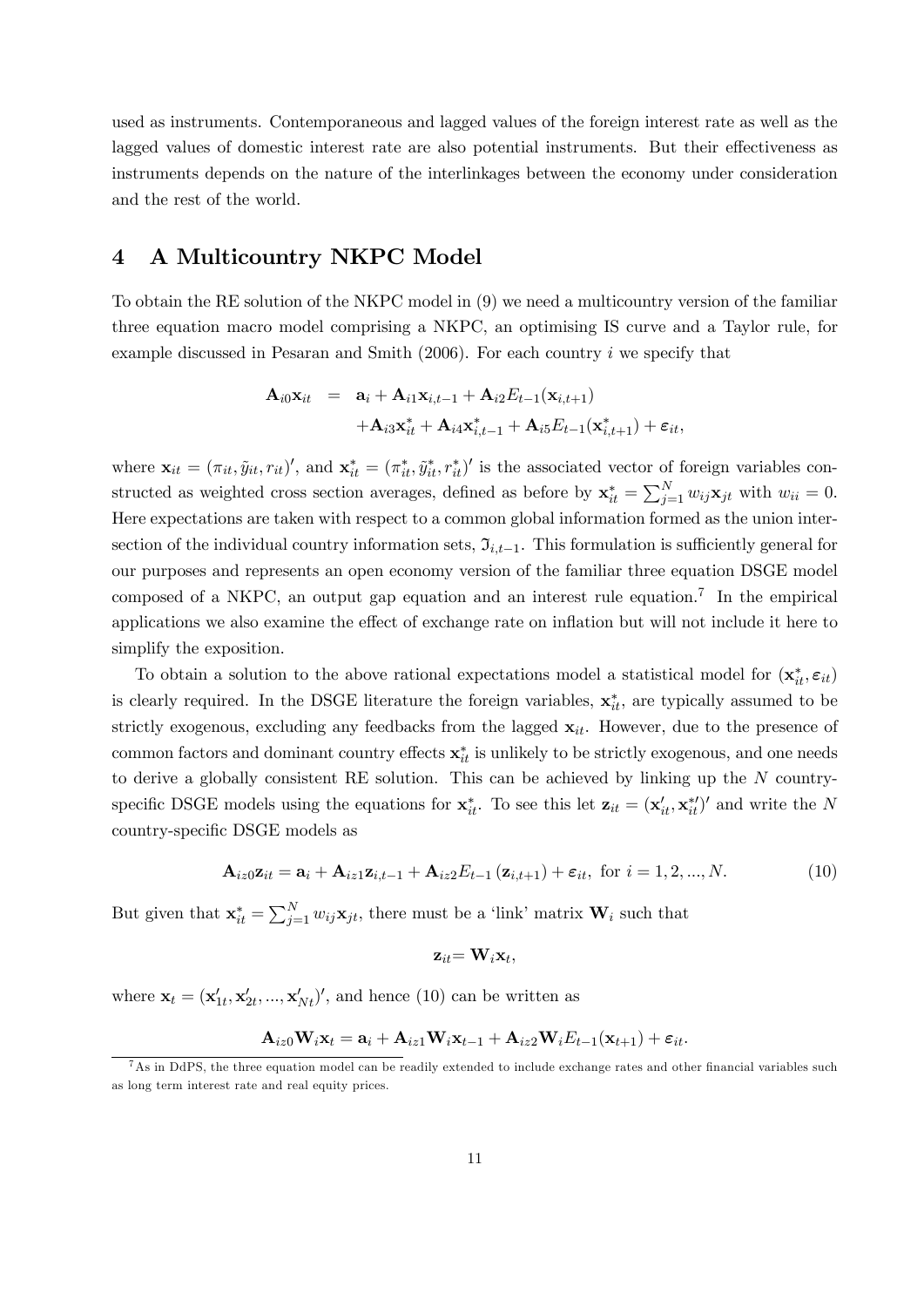Stacking these models now yields

$$
\mathbf{A}_0 \mathbf{x}_t = \mathbf{a} + \mathbf{A}_1 \mathbf{x}_{t-1} + \mathbf{A}_2 E_{t-1}(\mathbf{x}_{t+1}) + \varepsilon_t, \tag{11}
$$

where

$$
\mathbf{A}_{j} = \left(\begin{array}{c} \mathbf{A}_{1zj}\mathbf{W}_{1} \\ \mathbf{A}_{2zj}\mathbf{W}_{2} \\ \vdots \\ \mathbf{A}_{Nzj}\mathbf{W}_{N} \end{array}\right), \ \mathbf{a} = \left(\begin{array}{c} \mathbf{a}_{1} \\ \mathbf{a}_{2} \\ \vdots \\ \mathbf{a}_{N} \end{array}\right), \ \boldsymbol{\varepsilon}_{t} = \left(\begin{array}{c} \boldsymbol{\varepsilon}_{1t} \\ \boldsymbol{\varepsilon}_{2t} \\ \vdots \\ \boldsymbol{\varepsilon}_{Nt} \end{array}\right).
$$

The solution properties of the RE model, (11), depends on the roots of the quadratic matrix equation<sup>8</sup>

$$
\mathbf{A}_2\mathbf{\Phi}^2 - \mathbf{A}_0\mathbf{\Phi} + \mathbf{A}_1 = \mathbf{0}.
$$

There will be a globally consistent RE solution if there exists a real matrix solution to the above equation such that all the eigenvalues of  $\Phi$  and  $(I_{3N}-A_2\Phi)^{-1}A_2$  lie inside or on the unit circle. In such a case the unique solution is given by

$$
\mathbf{x}_t = \mathbf{b} + \mathbf{\Phi} \mathbf{x}_{t-1} + \mathbf{v}_t, \tag{12}
$$

where

and

$$
\left(\mathbf{A}_0-\mathbf{A}_2\mathbf{\Phi}\right)\mathbf{v}_t=\boldsymbol{\varepsilon}_t.
$$

 $(\mathbf{A}_0 - \mathbf{A}_2 \mathbf{\Phi} - \mathbf{A}_2) \mathbf{b} = \mathbf{a}$ 

This solution shows that all first order lags of inflation rates, output gaps and interest rates can be used as instruments. But in the case where  $N$  is sufficiently large and there are only a few dominant economies and/or common factors, as shown in Chudik and Pesaran (2007), the reduced form model of the non-dominant (small) economies in  $(12)$  can be well approximated by the following VARX<sup>\*</sup> model

$$
\mathbf{x}_{it} = \mathbf{b}_i + \mathbf{\Phi}_{ii}\mathbf{x}_{i,t-1} + \mathbf{\Psi}_{i0}\mathbf{x}_{it}^* + \mathbf{\Psi}_{i1}\mathbf{x}_{i,t-1}^* + \mathbf{v}_{it},
$$

where  $\Phi_{ii}$  is the 3 × 3 matrix on the *i*<sup>th</sup> diagonal block of  $\Phi$ , and  $\mathbf{x}_{it}^{*}$  is a weighted cross section average with granular weights, such that for each  $i$ ,  $\Sigma_{j=1}^N w_{ij}^2 \to 0$ , as  $N \to \infty$ .<sup>9</sup> Chudik and Pesaran show that although  $\mathbf{x}_{it}^{*}$  and  $\mathbf{v}_{it}$  are correlated for a fixed N, they become uncorrelated as  $N \to \infty$ . Therefore, for small open economies it is valid to use  $\pi_{it}^*, \tilde{y}_{it}^*$ , and  $r_{it}^*$  as instruments when estimating their NKPC equations.

The above results also establish that for estimation  $\mathbf{x}_{it}^*$  can be treated as weakly exogenous with respect to the parameters of the conditional model, an assumption found acceptable when tested. The VARX<sup>\*</sup> model is estimated separately for each country conditional on  $\mathbf{x}_{it}^*$ , taking into account the possibility of cointegration both within  $x_{it}$  and across  $x_{it}$  and  $x_{it}^*$ . Although estimation is done on a country by country basis, the GVAR model needs to be solved for the world as a whole.

 $8$ See, for example, Binder and Pesaran (1995,1997).

<sup>9</sup>Variables of the dominant economy (if any) can also be added as additional regressors if needed.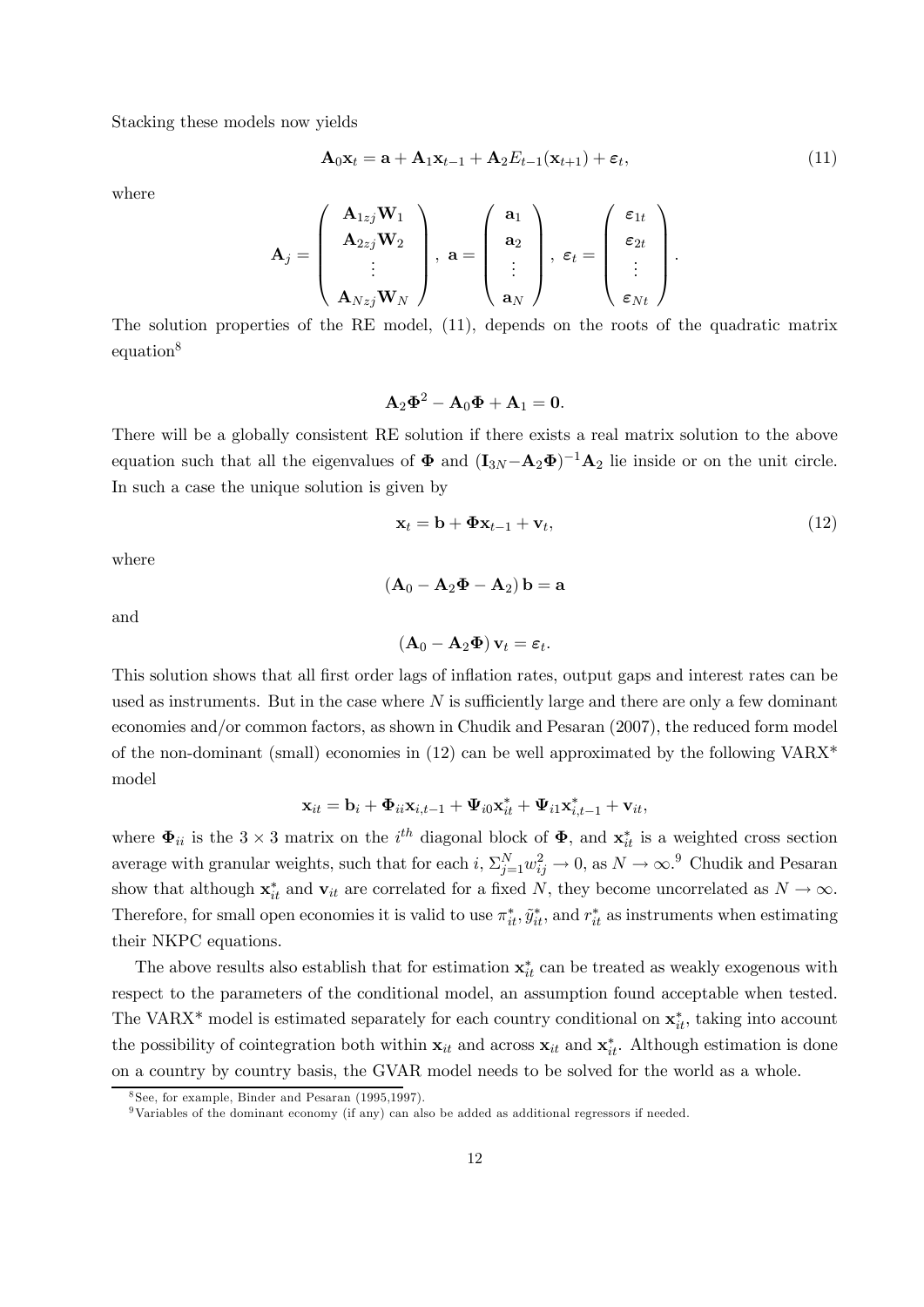# 5 The GVAR Model and the Estimation of the Permanent Components

Here we provide a brief account of the GVAR model developed by DdPS which we shall use for the estimation of the permanent components and the specification of the  $\mathbf{x}_{it}^{*}$  variables. The model of DdPS comprises 33 countries, 8 grouped into a single euro area economy, covering 90% of world output. In total, there are 26 individual country models linked within a unified GVAR framework including Europe, the Anglo-Saxon world, Latin America, South East Asia, China, Korea, India, Saudi Arabia, Turkey and South Africa. For a detailed list of countries see DdPS. The model is estimated on quarterly data over the period 1979Q4-2003Q4. While some variables are not available for some countries, for most countries the variables included are given in Table 1 below, with the US treated differently given its importance in the world economy and the fact that US dollar is used as a reference currency.

|                          |            | All Countries Excluding US | US           |                |
|--------------------------|------------|----------------------------|--------------|----------------|
| Variables                | Endogenous | Foreign                    | Endogenous   | Foreign        |
| Real Output              | $y_{it}$   | $y_{it}^*$                 | $y_{us,t}$   | $y_{us,t}^*$   |
| Inflation                | $\pi_{it}$ | $\pi_{it}^*$               | $\pi_{us,t}$ | $\pi^*_{us,t}$ |
| Real Exchange Rate       | $ep_{it}$  |                            |              | $ep_{us,t}^*$  |
| Real Equity Price        | $q_{it}$   | $q_{it}^*$                 | $q_{us,t}$   |                |
| Short-Term Interest Rate | $r_{it}^S$ | $r_{it}^{*S}$              | $r^S_{us,t}$ |                |
| Long-Term Interest Rate  | $r_{it}^L$ | $r_{it}^{*L}$              | $r_{us,t}^L$ |                |
| Oil Price                |            | $p_{t}^{o}$                | $p_{t}^{o}$  |                |

Table 1. Domestic and Foreign Variables Included in the Individual Country Models

The GVAR model has 134 endogenous variables 71 stochastic trends and 63 cointegrating relations. All its roots either lie on or inside the unit circle. The long run forcing assumption, required for weak exogeneity is rejected only in 5 out of 153 cases. Evidence of structural instability is found primarily in the error variances (47% of the equations - clustered in the period 1985-1992). The model uses the exactly identified cointegrating vectors. Discussion of the effect of imposing over-identifying restrictions on the long run relations can be found in Dees, Holly, Pesaran and Smith (2007).

## 5.1 Estimation of the Steady States

In this section we discuss how we obtain the estimate of, say, the output gap as the deviation of output from its steady state,  $\tilde{y}_{it} = y_{it} - y_{it}^P$ , from the decomposition of the variables in the GVAR into their permanent,  $\mathbf{x}_t^P$ , and transitory or cyclical components,  $\mathbf{x}_t^C$  (or equivalently  $\tilde{\mathbf{x}}_t$ ).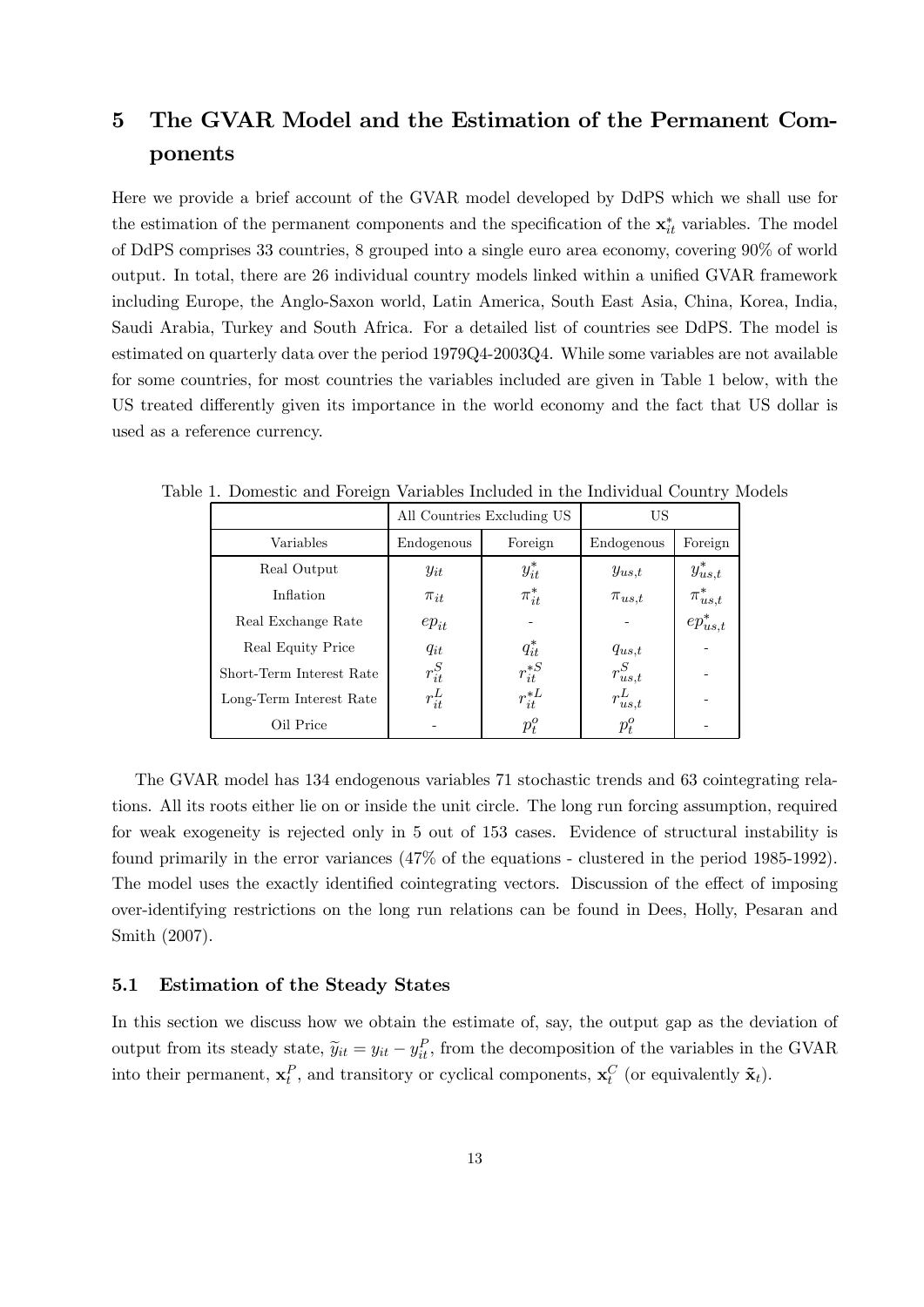Denote the  $k \times 1$  vector of endogenous variables in the global economy by  $\mathbf{x}_t$ , and consider the decomposition,  $\mathbf{x}_t = \mathbf{x}_t^P + \mathbf{x}_t^C$ . Suppose also that the permanent component,  $\mathbf{x}_t^P$ , is further subdivided into deterministic and stochastic components,  $\mathbf{x}_t^P = \mathbf{x}_{dt}^P + \mathbf{x}_{st}^P$ . The permanent-deterministic component,  $\mathbf{x}_{dt}^P$ , is defined by

$$
\mathbf{x}_{dt}^{P} = \boldsymbol{\mu} + \mathbf{g}t,
$$

where  $\mu$  and **g** are  $k \times 1$  vectors of fixed constants, and t is a deterministic time trend. The permanent-stochastic component,  $\mathbf{x}_{st}^P$ , is then uniquely defined as the 'long-horizon forecast' (net of the permanent-deterministic component)<sup>10</sup>

$$
\mathbf{x}_{st}^P = \lim_{h \to \infty} E_t \left( \mathbf{x}_{t+h} - \mathbf{x}_{d,t+h}^P \right) = \lim_{h \to \infty} E_t \left[ \mathbf{x}_{t+h} - \boldsymbol{\mu} - \mathbf{g}(t+h) \right], \tag{13}
$$

and  $E_t(.)$  denotes the expectations operator conditional on the information available at time t, taken to include at least  $\{\mathbf x_t, \mathbf x_{t-1}, ..., \mathbf x_0\}$ .<sup>11</sup>

The above decomposition has a number of nice properties. The permanent stochastic component is identically equal to zero if the process generating  $x_t$  is trend stationary. On the other extreme  $\mathbf{x}_{st}^P = \mathbf{x}_t$  if  $\mathbf{x}_t$  is a pure unit root process and non-cointegrated. The GVAR provides a model of interest that lies somewhere in between these two extremes and allows derivation of permanent components that take account of unit roots and cointegration in the global economy. To illustrate some of these points and highlight the uniqueness of  $\mathbf{x}_{st}^P$ , as a simple example abstract from the deterministics and suppose that  $\mathbf{x}_t$  follows a VAR of order 1 with the coefficient matrix  $\mathbf{\Phi}$ . It is then easily seen that  $\mathbf{x}_{st}^P = \lim_{h \to \infty} E_t(\mathbf{x}_{t+h}) = (\lim_{h \to \infty} \Phi^h) \mathbf{x}_t = \Phi^{\infty} \mathbf{x}_t$ . Hence, as indicated  $\mathbf{x}_{st}^P = \mathbf{0}$ , if the VAR(1) process is stationary and all eigenvalues of  $\mathbf{\Phi}$  lie within the unit circle,  $\mathbf{x}_{st}^P = \mathbf{x}_t$  if  $\mathbf{x}_t$  is a unit root process with  $\mathbf{\Phi} = \mathbf{I}_k$ . But when  $\mathbf{I}_k - \mathbf{\Phi}$  is rank deficient and some of the roots of  $\Phi$  lie exactly on the unit circle  $\mathbf{x}_{st}^P$  will be determined by the linear combinations of  $\mathbf{x}_t$ that are not cointegrated.

The GVAR is constructed from the underlying country-specific models and in its global error correction form is given by

$$
\mathbf{G}\Delta\mathbf{x}_{t} = \mathbf{a} - \tilde{\boldsymbol{\alpha}}\tilde{\boldsymbol{\beta}}'\left[\mathbf{x}_{t-1} - \boldsymbol{\gamma}(t-1)\right] + \sum_{i=1}^{p-1} \boldsymbol{\Gamma}_{i}\Delta\mathbf{x}_{t-i} + \mathbf{u}_{t},
$$
\n(14)

where G is a  $k \times k$  matrix that reflects the contemporaneous interdependencies across countries,  $\gamma$  is a  $k \times 1$  vector of fixed constants,  $\tilde{\boldsymbol{\alpha}}$  is the  $k \times r$  block-diagonal matrix of the global loading coefficients

$$
\tilde{\boldsymbol{\alpha}} = \left(\begin{array}{cccc} \boldsymbol{\alpha}_1 & \boldsymbol{0} & \dots & \boldsymbol{0} \\ \boldsymbol{0} & \boldsymbol{\alpha}_2 & \dots & \boldsymbol{0} \\ \vdots & \vdots & \ddots & \vdots \\ \boldsymbol{0} & \boldsymbol{0} & \dots & \boldsymbol{\alpha}_N \end{array}\right)
$$

 $10$  See also the discussion in Garratt et al. (2006).

 $11$ One could equally well have derived the long horizon forecast with respect to the information set at t-1. Here we have chosen to work with time t long-horizon expectations so that, as we shall see, the permanent-stochastic component coincides with that obtained in the Beveridge-Nelson decomposition. This should help the comparability of our results with those in the literature.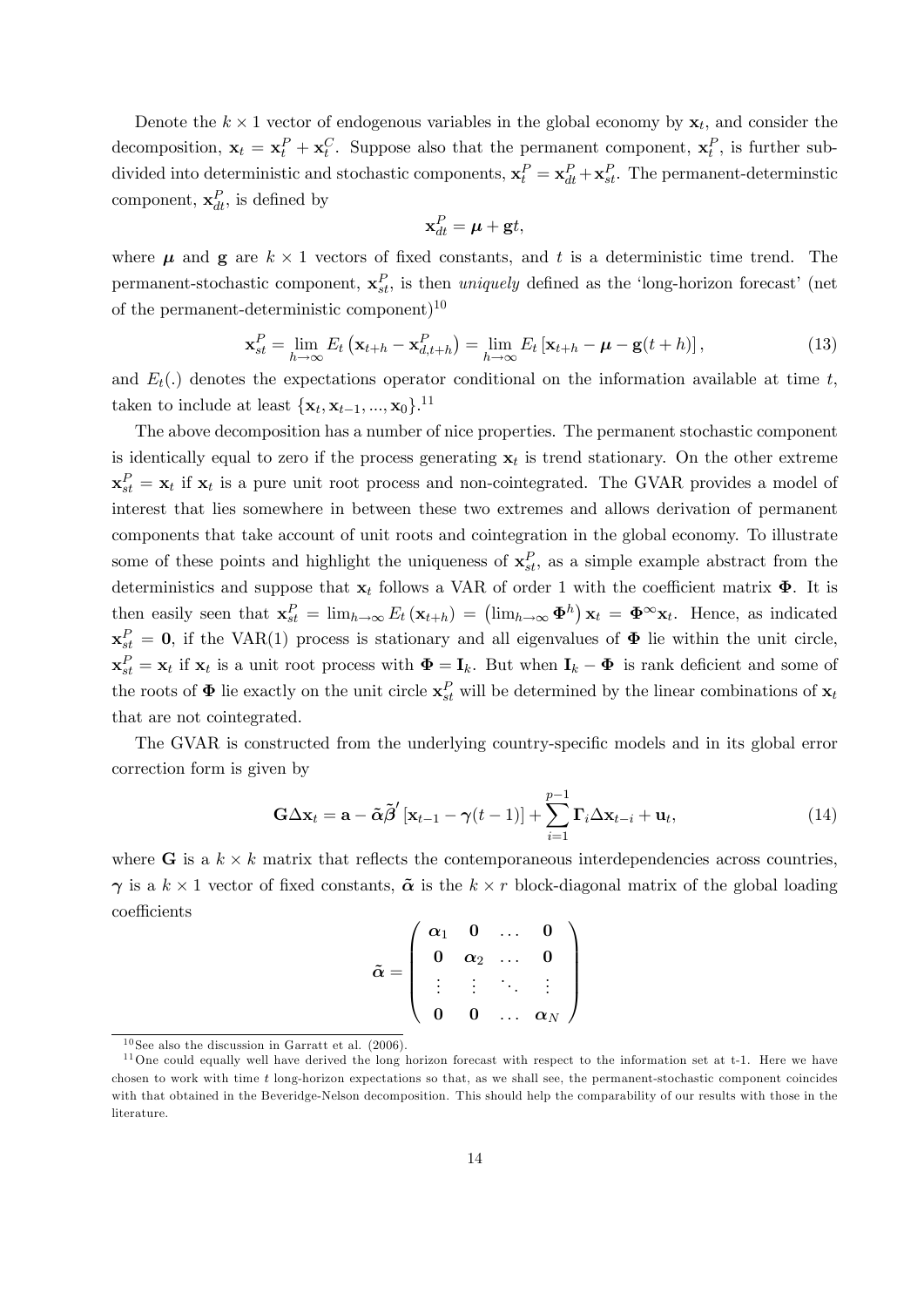with  $r = \sum_{i=1}^{N} r_i$  and  $r_i$  is the cointegrating rank for country i, and  $\tilde{\boldsymbol{\beta}}$  is the global  $k \times r$ cointegrating matrix12

$$
\tilde{\boldsymbol{\beta}} = \left(\begin{array}{cccc} \mathbf{W}_1' \boldsymbol{\beta}_1, & \mathbf{W}_2' \boldsymbol{\beta}_2, & \ldots, & \mathbf{W}_N' \boldsymbol{\beta}_N \end{array}\right).
$$

To derive the permanent components, we first write the global error correction model, (14), as the VAR(p) specification

$$
\mathbf{x}_t = \mathbf{b}_0 + \mathbf{b}_1 t + \sum_{i=1}^p \mathbf{\Phi}_i \mathbf{x}_{t-i} + \boldsymbol{\varepsilon}_t, \tag{15}
$$

where

$$
\mathbf{b}_0 = \mathbf{G}^{-1}(\mathbf{a} - \boldsymbol{\tilde \alpha} \boldsymbol{\tilde \beta}'\boldsymbol{\gamma}), \ \ \mathbf{b}_1 = \mathbf{G}^{-1} \boldsymbol{\tilde \alpha} \boldsymbol{\tilde \beta}'\boldsymbol{\gamma}, \ \ \ \varepsilon_t = \mathbf{G}^{-1} \mathbf{u}_t,
$$

$$
\Phi_1 = \mathbf{G}^{-1}(\mathbf{G} + \mathbf{\Gamma}_1 - \tilde{\boldsymbol{\alpha}}\tilde{\boldsymbol{\beta}}'), \ \Phi_i = \mathbf{G}^{-1}(\mathbf{\Gamma}_i - \mathbf{\Gamma}_{i-1}), \ i = 2, \dots, p-1, \ \Phi_p = -\mathbf{G}^{-1}\mathbf{\Gamma}_{p-1}.
$$

Using (15) we can now write down the solution of  $x_t$  as

$$
\mathbf{x}_{t} = \boldsymbol{\mu} + \mathbf{g}t + \mathbf{C} \left( 1 \right) \mathbf{s}_{\varepsilon t} + \mathbf{C}^{*} \left( L \right) \boldsymbol{\varepsilon}_{t}, \tag{16}
$$

where

$$
\mu = \mathbf{x}_0 - \mathbf{C}^*(L)\varepsilon_0,
$$

$$
\mathbf{s}_{\varepsilon t} = \sum_{j=1}^t \varepsilon_j, \ \mathbf{C}^*(L) = \sum_{j=0}^\infty \mathbf{C}_j^* L^j,
$$

$$
\mathbf{C}_j = \mathbf{C}_{j-1} \mathbf{\Phi}_1 + \mathbf{C}_{j-2} \mathbf{\Phi}_2 + \dots + \mathbf{C}_{j-p} \mathbf{\Phi}_p, \text{ for } j = 1, 2, \dots,
$$

with  $C_0 = I_k$ ,  $C_1 = -(\mathbf{I}_k - \mathbf{\Phi}_1)$ , and  $C_j = 0$  for  $j < 0$ ;  $C_j^* = C_{j-1}^* + C_j$ , for  $j = 1, 2, ...,$  with  $\mathbf{C}_0^* = \mathbf{C}_0 - \mathbf{C}(1)$ , and  $\mathbf{C}(1) = \sum_{j=0}^{\infty} \mathbf{C}_j$ . Hence, it is easily seen that

$$
\mathbf{x}_{st}^P = \lim_{h \to \infty} E_t \left[ \mathbf{x}_{t+h} - \boldsymbol{\mu} - \mathbf{g}(t+h) \right] = \mathbf{C} \left( 1 \right) \sum_{j=1}^t \varepsilon_j,
$$
\n(17)

which is the multivariate version of the Beveridge-Nelson (BN) stochastic trend component. Note that  $\mathbf{x}_{st}^P$  is uniquely determined from the time series observations on  $\mathbf{x}_t$  and its lagged values. The identification problem with the BN decomposition discussed in the literature relates to separating the k shocks,  $\varepsilon_t$ , into permanent (supply) or transitory (demand) shocks. A general discussion of this problem is provided by Pagan and Pesaran (2007).

The permanent-stochastic component can now be estimated directly from the parameters of the GVAR as  $\hat{\mathbf{x}}_{{st}}^P = \hat{\mathbf{C}}(1) \sum_{i=1}^t \hat{\boldsymbol{\varepsilon}}_i$ . The cyclical or the transitory component,  $\hat{\mathbf{x}}_t^C$ , can then be estimated as

$$
\mathbf{\hat{v}}_t = \mathbf{x}_t - \mathbf{\hat{x}}_{st}^P = \hat{\boldsymbol{\mu}} + \mathbf{\hat{g}}t + \mathbf{\hat{x}}_t^C
$$

 $12$ Note that for the deterministic trend properties of the variables to be the same in the global model as in the underlying country-specific models  $\tilde{\boldsymbol{\alpha}}\tilde{\boldsymbol{\beta}}'\boldsymbol{\gamma} = \left( \begin{array}{ccc} (\boldsymbol{\alpha}_1\boldsymbol{\beta}_1'\mathbf{W}_1\boldsymbol{\gamma})', & (\boldsymbol{\alpha}_2\boldsymbol{\beta}_2'\mathbf{W}_2\boldsymbol{\gamma})', & \ldots, & (\boldsymbol{\alpha}_N\boldsymbol{\beta}_N'\mathbf{W}_N\boldsymbol{\gamma})' \end{array} \right)'$  where  $\boldsymbol{\alpha}_i$  and  $\boldsymbol{\beta}_i$  are the loading coefficients and the cointegrating matrix, respectively, of the individual country models.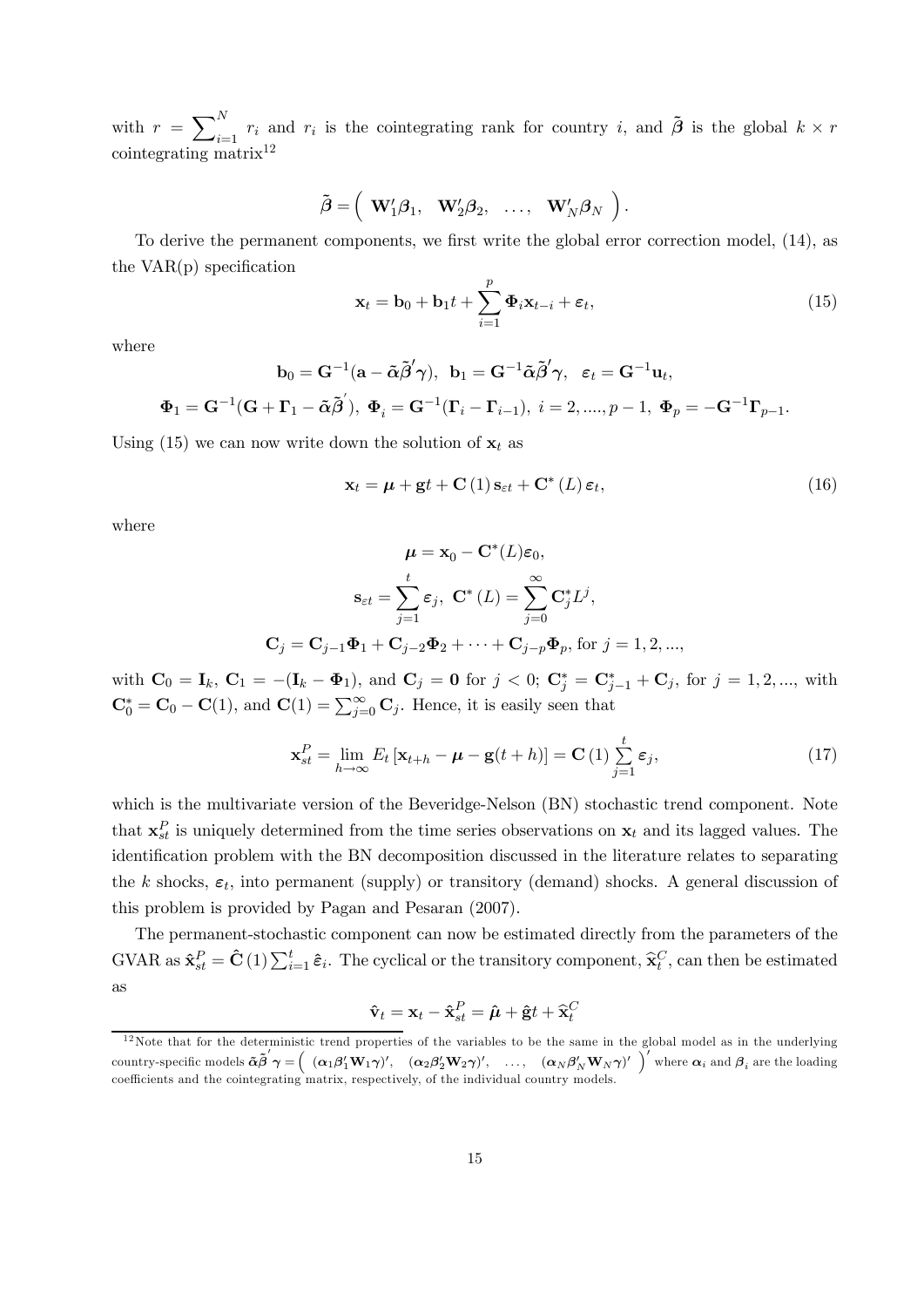with  $\hat{\mu}$  and  $\hat{\mathbf{g}}$  in turn estimated from the OLS regressions

$$
\hat{\mathbf{v}}_{i, \ell t} = \mu_{i\ell} + g_{i\ell}t + \xi_{i, \ell t}, \ i = 1, 2, ..., N; \ \ell = 1, ..., k_i
$$

for variable  $\ell$  in country i. In this way we are also able to impose a number of trend restrictions of interest. For example, we set  $g_{i\pi} = g_{i,r}^S = g_{i,r}^L = 0$  in all countries, as it does not seem reasonable to allow for long-run trends in inflation and interest rates. The estimated cyclical component,  $\hat{\mathbf{x}}_t^C$ , is then the residual from the above regressions, that is  $\hat{\mathbf{x}}_t^C = (\hat{\boldsymbol{\xi}}'_1, \hat{\boldsymbol{\xi}}'_2, ..., \hat{\boldsymbol{\xi}}'_N)'$ .

In the empirical applications we consider two measures of output gaps: one based on the GVAR and computed as above which we denote by  $\tilde{y}_{\text{over.ii}}$ , and the familiar HP measure denoted by  $\tilde{y}_{hp,it}$ . Similarly, alternative measures of country-specific foreign output gaps are computed as  $\tilde{y}^*_{gvar, it} = \sum_{j=1}^N w_{ij} \tilde{y}_{gvar, jt}$ , and  $\tilde{y}^*_{hp, it} = \sum_{j=1}^N w_{ij} \tilde{y}_{hp, jt}$ .

Note that in contrast to  $\tilde{y}_{hp,it}$ , the output gap measures,  $\tilde{y}_{gvar,it}$  will reflect the structure of the full GVAR model of the economy, including the variables chosen, the lag orders selected, the cointegrating relations imposed and the treatment of deterministic elements. Changing any of these will change the estimated decomposition. This seems a desirable feature as compared to statistical procedures like the HP filter where the estimate is invariant to the form of the economic model. However, where there is uncertainty about the form of the model and the appropriate sample to be used for estimation, in these circumstances one could use some form of model averaging to obtain a more robust decomposition. In the empirical exercise we shall use the published DdPS model for the decomposition, and leave the use of more robust approaches to future research.

## 5.2 Estimates of the Trends and Cycles

One reason that BN trends are not widely employed is that in the univariate BN decomposition much of the variation in output comes from variation in the trend and the cyclical component is small and noisy. This is in contrast to the smooth trends produced by the HP filter and unobservedcomponents, UC, models. However, this is a property of a univariate approach: if a single series is a pure random walk, the long-horizon forecast will always be the current value. This lack of smoothness need not carry over to a multivariate system, where the long horizon forecast for, say output, will reflect the information in the other variables and the cointegrating relations. This is the case here. Figure 1 shows actual and the permanent components of log US GDP. The permanent component is clearly quite smooth. This is generally the case for most of the countries, but is not universally so, e.g. the permanent components for the UK and Japan show a lot of variation.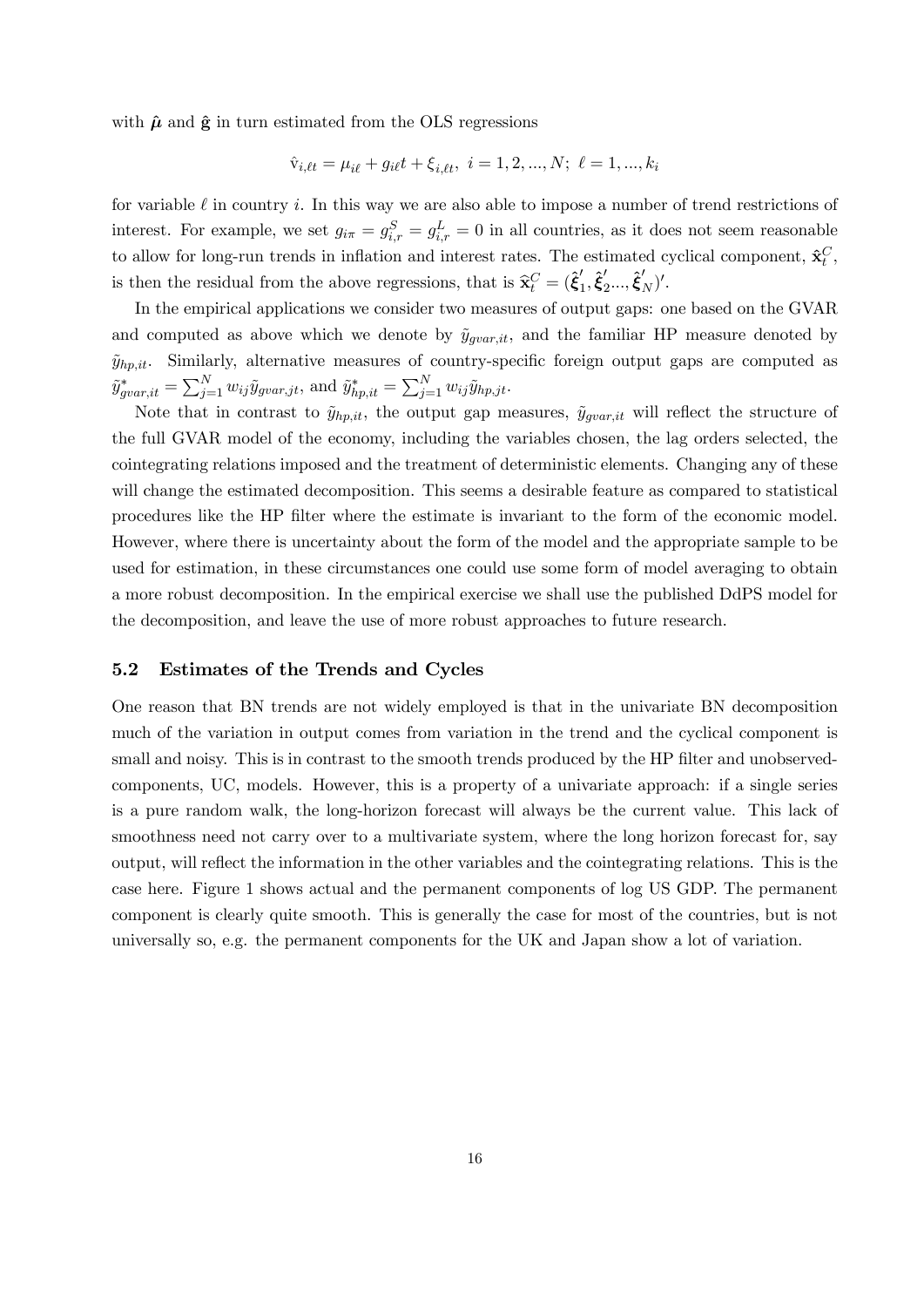



Figure 2 shows the estimates for the US of the BN cyclical component and the HP cyclical component (calculated letting the smoothing parameter equal 1600). While they show similarities, they also show clear differences. For instance, the HP estimate shows the recovery from the early 1980s recession happening much earlier than the BN estimate. This may be because the HP estimate, being a two sided filter can use information about the future recovery, which is not available to the BN estimate or economic agents.

Figure 2. BN  $(Y_C)$  and HP  $(Y_HP)$  Estimates of the US Output Cycle



We investigate the Phillips curve in more detail below but it is interesting to note that across the 26 countries the average correlation between inflation and the BN cyclical component of output is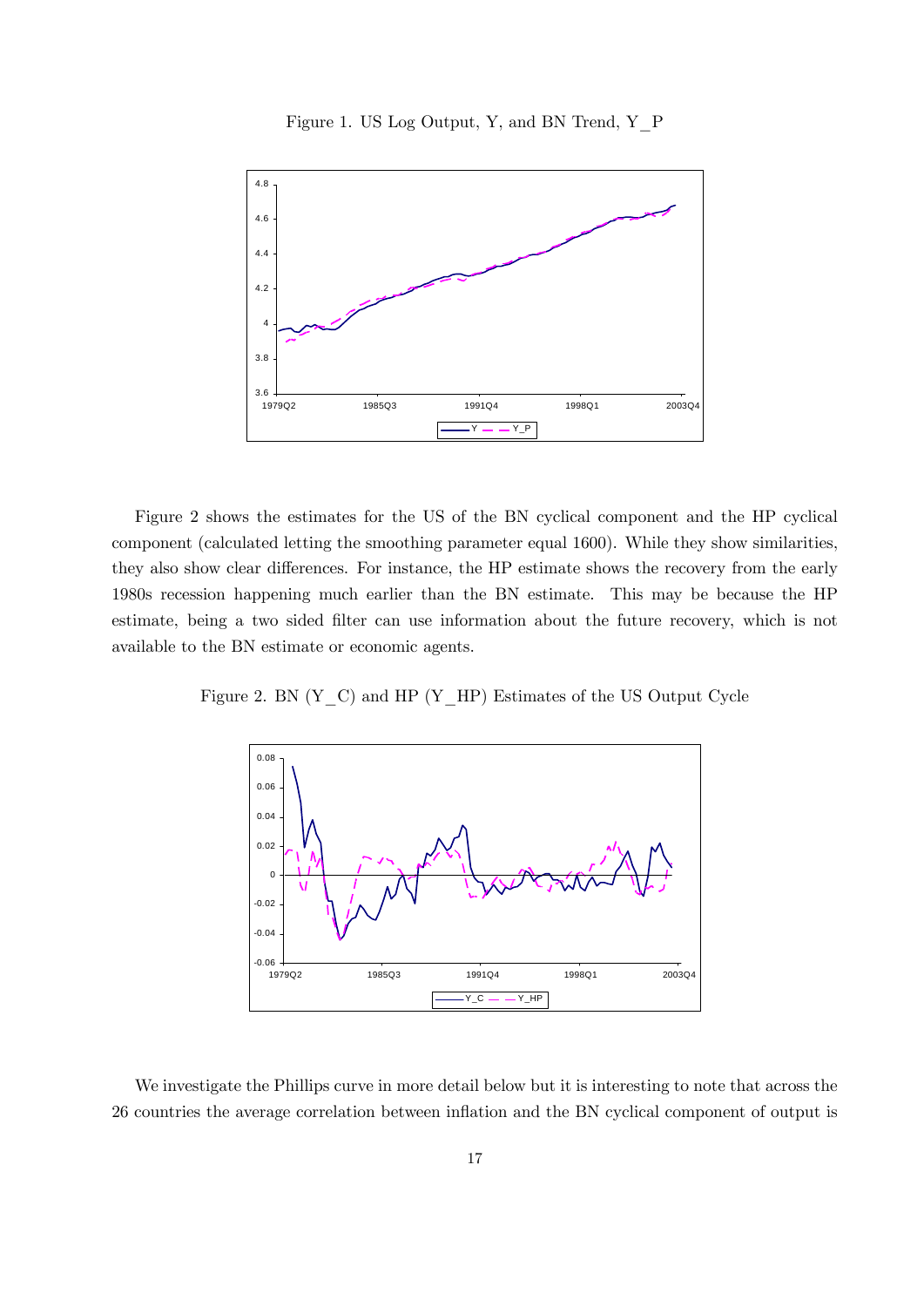0.17, which is significantly different from zero and the correlation is negative in only six countries: Argentina, Brazil, Chile, Peru, Singapore and India.

An issue that has attracted a lot of attention in the literature is the correlation between the innovations in the trend and cycle. For the univariate case, there is a perfect negative correlation between estimated BN trend and cycle innovations, whereas the unobserved-component, UC, model imposes zero correlation between the trend and cycle innovations, so the variance of output is the sum of the variance of the permanent and the cyclical components. This is a testable restriction, which is rejected by Morley, Nelson and Zivot (2003). They estimate the correlation to be -0.9 for a univariate model of US GDP and argue that the strong negative correlation strengthens the case for the importance of real shocks. For instance, a positive shock to productivity will immediately shift the long-run component of output upwards, leaving actual output below trend (a negative cyclical component) till it catches up. In the multivariate case, there are no explicit restrictions on the correlation of permanent and transitory components - they depend on the parameters of the model. The innovations to trend and cycle for a particular variable will be complicated functions of the innovations to all the variables, thus there is no simple representation, however we can look at the correlations between the changes.

The growth rate of actual output can be decomposed into the change in the permanent component and the change in the cyclical component, call the steady state  $y_{it}^P$  and the deviation from steady state  $\widetilde{y}_{it}$  then the change in log output

$$
\Delta y_{it} = \Delta y_{it}^P + \Delta \widetilde{y}_{it}.
$$

Whereas actual output and the permanent component of output are non stationary, the changes in output and its permanent component and the cyclical component will be stationary. A number of simple correlations between  $\Delta y_{it}$ ,  $\Delta y_{it}^P$ ,  $\Delta \tilde{y}_{it}$  and  $\tilde{y}_{it}$  are given in Table 2 for 10 industrial countries.

| Country     | $Cor(\Delta y_{it}, \Delta y_{it}^P)$ | $Cor(\Delta y_{it}, \Delta \tilde{y}_{it})$ | $Cor(\Delta \tilde{y}_{it}, \Delta y_{it}^P)$ | $Cor(\Delta y_{it}, \tilde{y}_{it})$ |
|-------------|---------------------------------------|---------------------------------------------|-----------------------------------------------|--------------------------------------|
| <b>US</b>   | 0.39                                  | 0.51                                        | $-0.59$                                       | $-0.26$                              |
| Euro Area   | 0.19                                  | 0.46                                        | $-0.79$                                       | $-0.13$                              |
| Japan       | $-0.16$                               | 0.49                                        | $-0.94$                                       | $-0.17$                              |
| UK          | $-0.08$                               | 0.24                                        | $-0.99$                                       | $-0.24$                              |
| Canada      | 0.30                                  | 0.49                                        | $-0.67$                                       | $-0.18$                              |
| Australia   | 0.46                                  | 0.38                                        | $-0.65$                                       | $-0.08$                              |
| Sweden      | 0.10                                  | 0.87                                        | $-0.41$                                       | 0.37                                 |
| Switzerland | 0.25                                  | 0.24                                        | $-0.88$                                       | $-0.01$                              |
| Norway      | 0.61                                  | 0.78                                        | $-0.01$                                       | 0.40                                 |
| New Zealand | 0.62                                  | $-0.01$                                     | $-0.80$                                       | $-0.32$                              |

Table 2. Correlations for Output Decomposition, 10 Industrial Countries

The correlations between the growth rate and the change in the permanent components are positive except in Japan and the UK, which did not show smooth trends and where the negative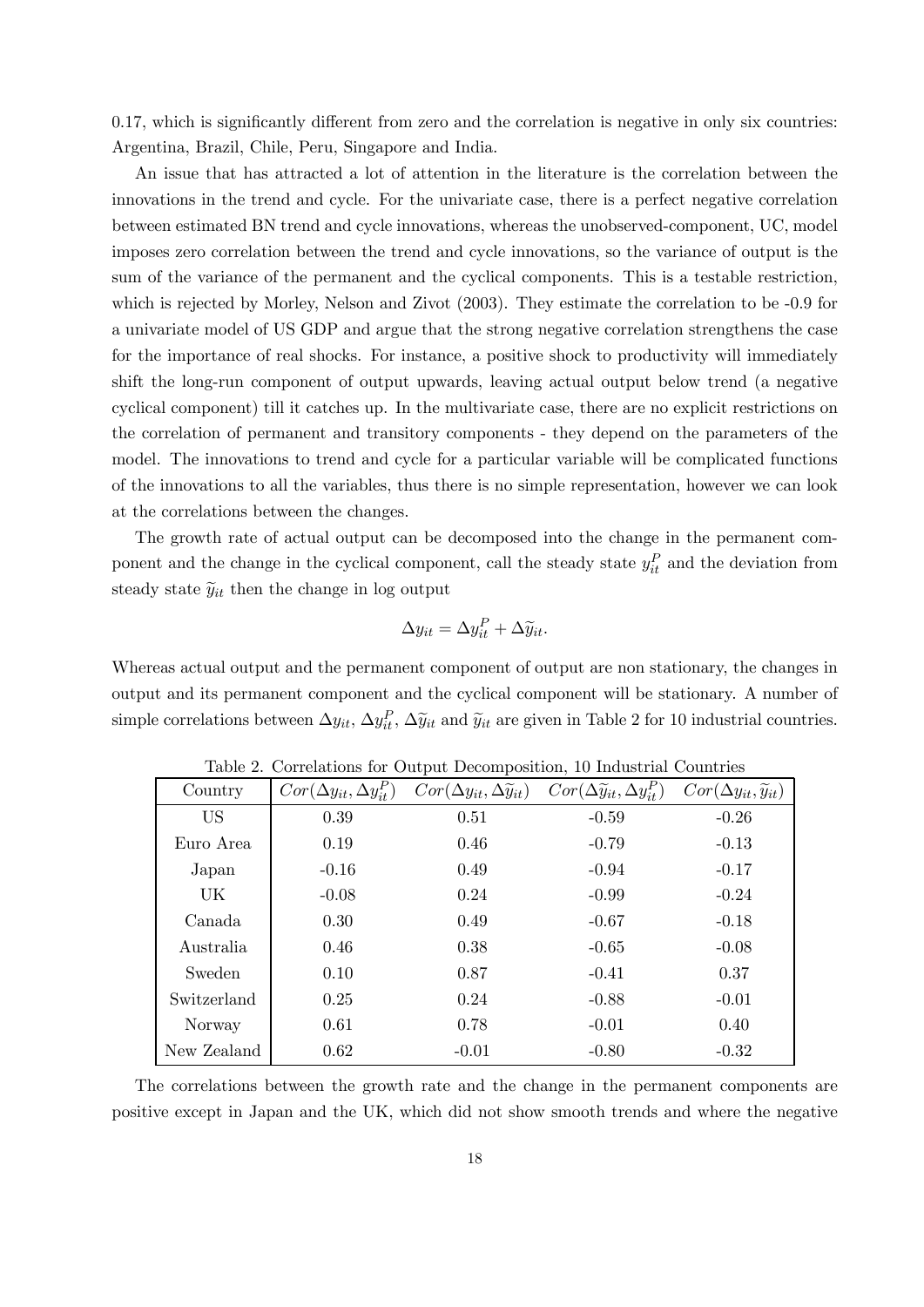correlation between the changes in cyclical and permanent components is large. Among all the countries, Mexico and Peru also showed negative correlations. The correlation between growth and the change in the cyclical components is positive except in New Zealand. The correlations between the changes in the permanent and cyclical components is always negative in the whole sample of countries. The correlation between growth and the cyclical component is negative except in Norway and Sweden (and Peru, India and Turkey, which are not shown in Table 2). The actual adjustment processes reflect the complex dynamics of the whole system, which cannot be captured by simple correlations. This result looks sensible as large negative cyclical components should be removed by an increase in growth. Moreover, there is substantial evidence for a negative correlation between changes in the permanent and transitory component, but to a lesser extent than suggested by the univariate BN decomposition.

A natural measure of the world cycle is the weighted average of the cyclical components of GDP in each country, where the weights are based on PPP GDP. This is shown in Figure 3 for both the BN and HP measures of the cycles. As with the US case, there are some similarities and some differences between the two measures. The biggest difference is in the mid-1980s, when the HP shows a recovery not supported by the BN. The large reduction in the variance from the mid-1990s is marked. Although the sample contains a number of countries hit by the Asian crisis of 1997, their weight is quite small, though both measures show a drop around 1997. The corresponding permanent component of the BN measure is quite smooth.

Figure 3. BN (G\_Y\_C) and HP (G\_Y\_HP) Estimates of Global Cycle



To examine the possibility of common world cycles in more detail, we examined the correlation of the cyclical components of variables across countries. We call the correlation between country i and country j,  $r_{ij}$ , for  $i, j = 1, 2, ...N$ , then we calculate the average correlation between country i and the others  $N^{-1} \sum_{j \neq i} r_{ij}$ . We do this for various groups of countries. For actual GDP the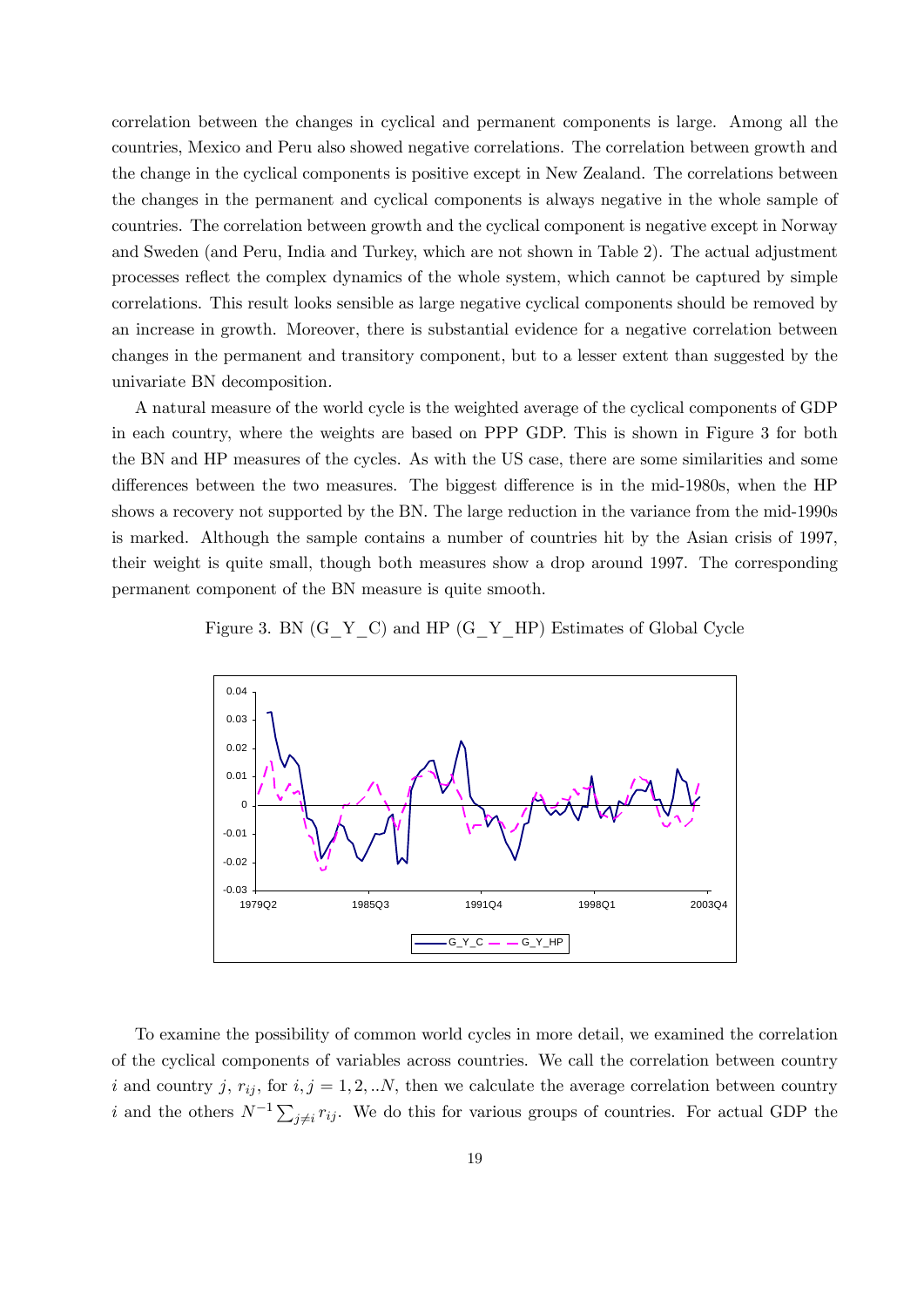average correlations are of course very high because of the trend. Similar estimates are obtained for cross correlations of the permanent components. The average correlation for the growth rates of actual output were much smaller varying from 0.16 for the US and 0.15 for the euro area, to 0.01 for India and the Philippines and 0.02 for China. The average correlation for the cyclical components was larger than the average correlation of the growth rates in 17 of the 26 countries, but was negative for China, Mexico and Peru. The results in DdPS also indicated that there have been breaks in the variances for many countries in the late 1980s or early 1990s, thus we examined the results for pre and post 1992.<sup>13</sup> The pre 1992 average correlation of the cyclical component was greater than that for the whole period in 17 of the 26 countries, the exceptions being New Zealand and some emerging markets. When attention is confined to 10 industrialised countries, the average correlations of the cyclical components of output were much higher than with all countries, ranging from 0.13 for New Zealand to 0.44 for Switzerland and 0.43 for US and euro area. The average correlation among the European countries was higher still.

For the other variables, we will focus on the ten industrial countries in our sample. Average correlations for actual inflation rates varied from 0.64 for the euro area (0.6 for US) to 0.45 for Japan and Switzerland. Average correlations for the permanent component varied from 0.46 for the US (0.39 for the euro area) to 0.00 for Australia. Average correlations for the cyclical component varied from 0.66 for the euro area (0.62 for US) to 0.44 for Japan. There is clearly a global component to inflation, rather more in the cyclical than the permanent components.

The average correlation for the permanent component of equities was high  $(>0.75)$  everywhere, except for Japan 0.25; the average correlation for the transitory component was larger than that for the change in equities (0.68 as compared to 0.36 in Switzerland), or in the few cases where it was not the US, Australia and New Zealand, the difference was very small <0.03. Thus if there is a common cycle the transitory component of equities seems to pick it up better than the returns themselves. For both short- and long-term interest rates, there seems to be a fairly high average correlation of the actual values and both the permanent and transitory components, with the correlations tending to be higher for the long rates. For instance, for the US the average correlation for long-term interest rates is 0.83, that of their permanent components is 0.60; that of their transitory components 0.91 and that of their changes 0.45 (all these average correlations are much smaller using just data up to 1992). This is consistent with the permanent components reflecting country effects more and thus being less correlated, while the transitory components reflect financial markets effects. The exchange rates are all against the US dollar so the average correlations for the levels of the exchange rate tend to be quite high, 19 of the 25 countries greater than 0.5, this all comes from the permanent component, the highest average correlation between transitory components is Chile at 0.17 and Turkey at -0.17.

Thus there does seem to be a world cycle as represented by the average correlations of the transitory components of output and a number of other interesting similarities. These global factors in output and inflation can thus play a role in identifying the NKPC.

 $13$ This is in line with the evidence on the "great moderation" found for the US.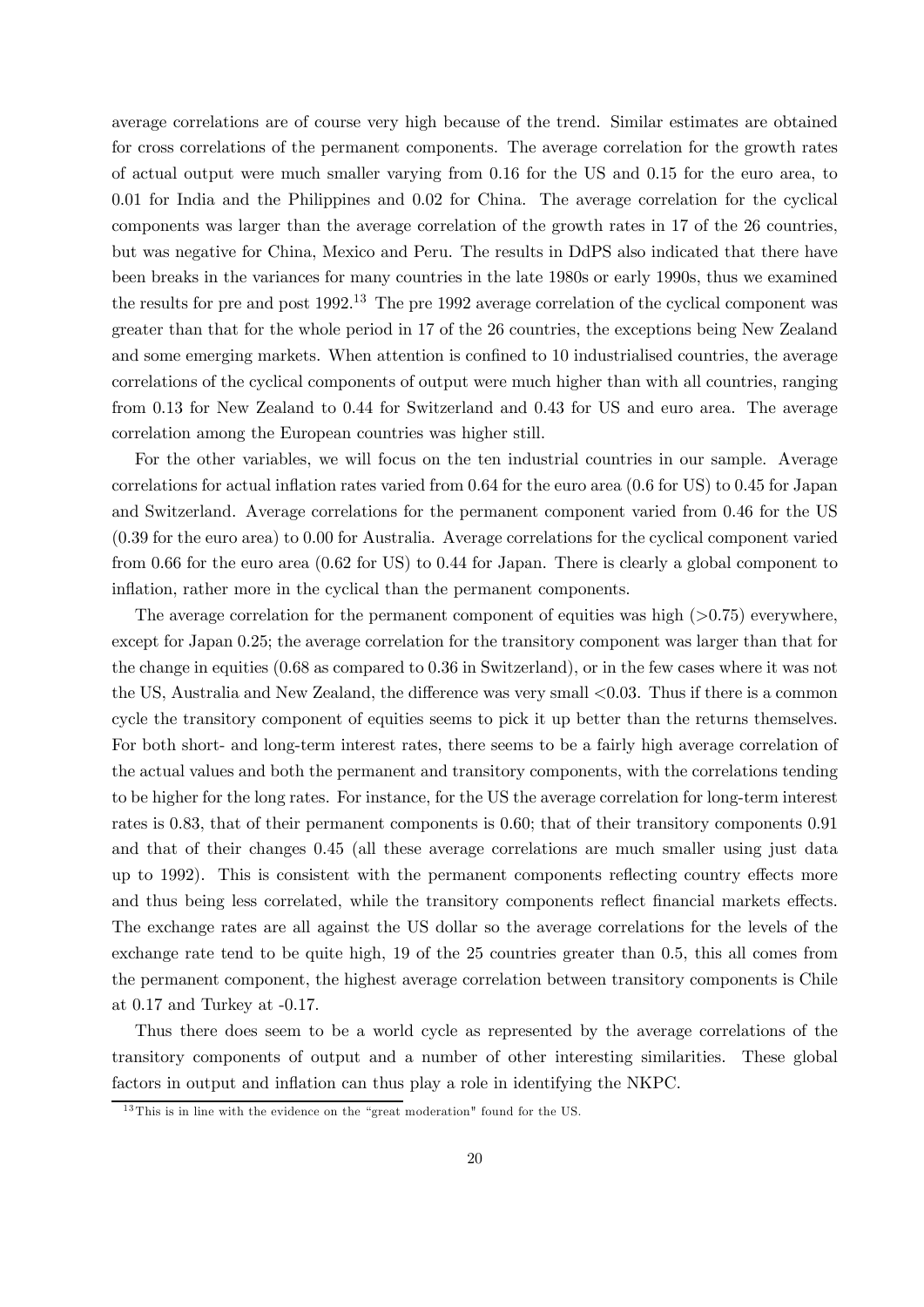# 6 Estimates of the NKPC

Following the discussion in Section 3, we begin with a standard NKPC equation,

$$
\pi_{it} = \beta_{bi}\pi_{i,t-1} + \beta_{fi}E(\pi_{i,t+1} | \mathfrak{I}_{i,t-1}) + \gamma_i\widetilde{y}_{it} + \varepsilon_{it},
$$

where we treat steady state inflation as a constant<sup>14</sup> and which we estimate with both measures of the output gap: either using the decomposition from the GVAR,  $\tilde{y}_{grav, it}$  or the HP filter  $\tilde{y}_{hp, it}$ . We then consider various extended models, discussed in Section 3, which include, country specific measures of foreign inflation and the output gap and domestic interest rates. The most general form is

$$
\pi_{it} = \beta_{bi}\pi_{i,t-1} + \beta_{fi}E(\pi_{i,t+1} | \mathfrak{I}_{i,t-1}) + \beta_{*i}\pi_{it}^* + \gamma_i\widetilde{y}_{it} + \gamma_{*i}\widetilde{y}_{it}^* + \delta_i r_{it} + \varepsilon_{it}.
$$

Although the data are seasonally adjusted, some residual seasonality seems to be present. All regressions are therefore run including a constant and three seasonal dummies in the NKPC equations.

Since identification of the NKPC depends on the nature of the process generating the output gap variable, we first estimated an  $AR(2)$  model for the output gap, for the 26 countries of our sample using both the  $\tilde{y}_{hp,it}$  and the  $\tilde{y}_{gvar,it}$  measures. With the  $\tilde{y}_{gvar,it}$  measure only 6 of the 26 estimates of  $\rho_2$  were significant, thus identification is clearly an issue. With the  $\tilde{y}_{hp,it}$  measure 18 of the 26 estimates were significant, though there is a danger, as Harvey and Jaeger (1993) point out, that the HP filter can induce spurious serial correlation. Thus identification is likely to be weak if we confine our empirical analysis to the standard NKPC. Recall that unless there are significant feedbacks from second or higher ordered lagged inflation to the output gap, the use of second or higher order lags of inflation as instruments cannot help identification. Also, even if such lagged inflation terms are included in the output gap equation, their use as instruments require their exclusion from the NKPC equation, which seems rather ad hoc. Therefore for identification, instruments other than the lagged values of output gap are needed. The discussion in Section 3 suggested that the appropriate instruments were  $\pi_{i,t-1}$ ,  $\pi_{it}^*, \pi_{i,t-1}^*, \widetilde{y}_{i,t-1}$ ,  $\widetilde{y}_{i,t}^*, \widetilde{y}_{i,t-1}^*$ , plus intercept and seasonals. In the case where the NKPC is extended to include the interest rate, we augment these instruments with  $r_{i,t-1}$  and  $r_{it}^{*}$ <sup>15</sup>

The NKPC equations are estimated for all 26 countries in the GVAR model over the period 1980Q2-2003Q4. Both the HP filter and the GVAR estimates of the trend may give poor estimates near the beginning of the sample because of sensitivity to initial values. However, we obtained similar results using shorter samples.

To deal with the residual serial correlation in the GMM estimation of the NKPC equations, all inference for individual countries is based on Newey West standard errors (using Bartlett weights with a window size of 8 quarters).

 $14$ We also investigated using deviations of inflation from its BN steady state, but for comparability with the literature we focus on the case where the steady state of inflation rate is treated as a constant. The regressions to be reported below all include an intercept but this is excluded to simplify the exposition.

 $15$ Although it might be optimal to use different sets of instruments for different models, for comparability we use the same instruments for the open and the closed economy versions of the NKPC.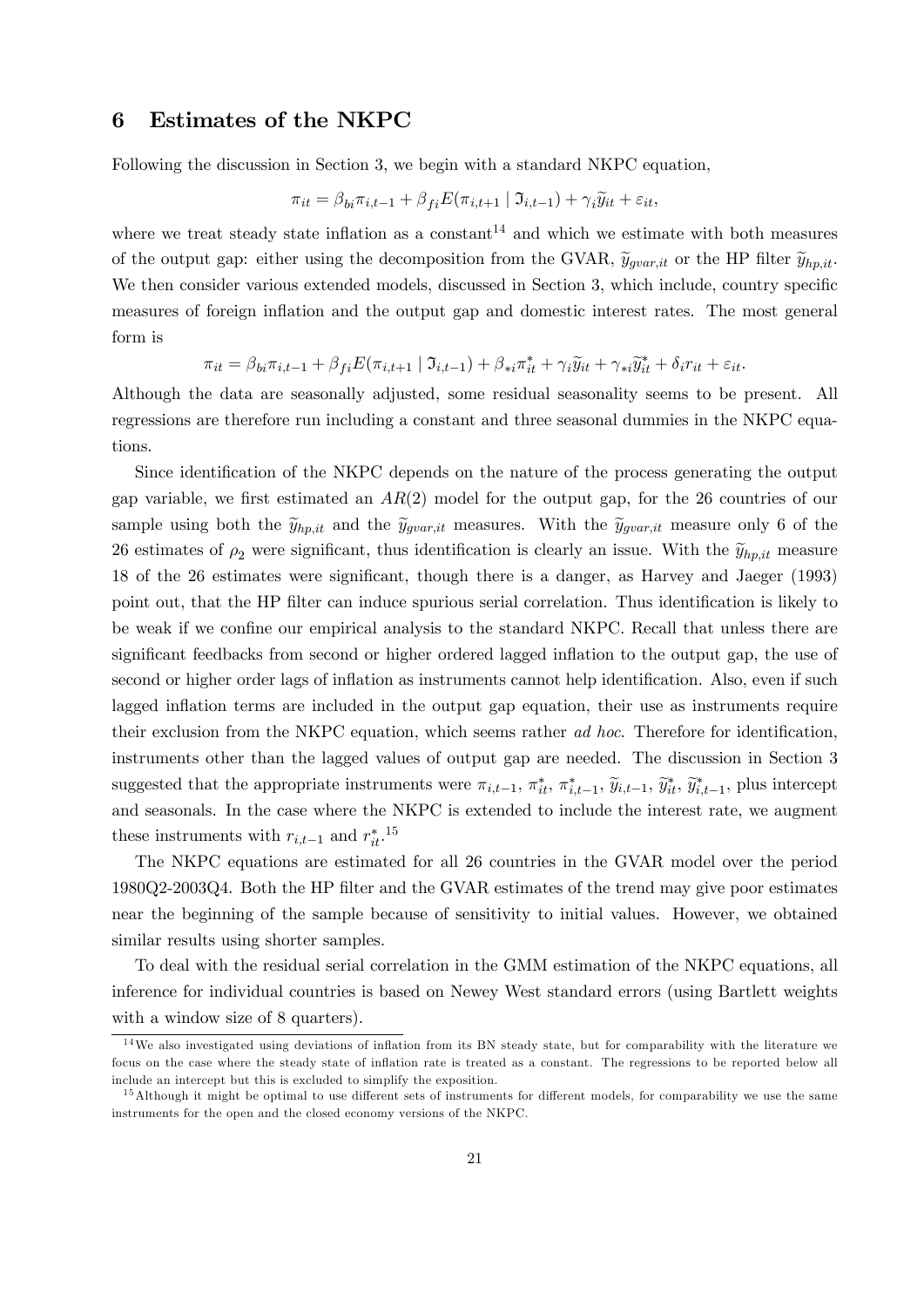Given the considerable degree of heterogeneity across countries, and to give an overall assessment of the results, we begin with the Mean Group IV (MGIV) estimates.16 Also, since over the sample under consideration the Latin American economies have experienced very high rates of inflation and this could affect the average estimates, we report the MGIV estimates both for all 26 countries and for a sample of 21 countries that exclude the 5 Latin American economies.

#### 6.1 MGIV Estimates

Consider first the MGIV estimates for the standard NKPC using the HP measure of the output gap,  $\tilde{y}_{h,pit}$ . The estimates are summarised in Table 3. The average estimate of the coefficient of  $\tilde{y}_{hn,it}$  is negative and statistically insignificant for all the 26 countries and the sample excluding Latin America.<sup>17</sup> Most of the weight is on forward inflation and the estimate of  $\beta_f + \beta_b$  is 1.02 in both samples, slightly larger than unity implying a multiplicity of solutions, though it is not that different from unity. When the foreign output gap is included the coefficient of the domestic gap remains negative and the foreign gap is insignificant. These estimates are in line with the ones obtained in the literature. Some authors, notably Gali, Gertler and Lopez-Salido (2005) have argued against the use of output gap measures, and instead have advocated that real marginal cost measures should be used. Here we stay with the output gap measure but instead consider the estimates obtained from the GVAR which are likely to be less ad hoc and globally more coherent.

| Country Groups             | $E(\pi_{i,t+1} \mathfrak{I}_{i,t-1})$ | $\pi_{i,t-1}$ | $y_{hp,it}$ | $\widetilde{y}^*_{hp,i\underline{t}}$ |
|----------------------------|---------------------------------------|---------------|-------------|---------------------------------------|
| All 26 Countries           | 0.87                                  | 0.15          | $-0.07$     |                                       |
|                            | (12.01)                               | (2.93)        | $(-0.95)$   |                                       |
|                            |                                       |               |             |                                       |
| Excluding 5 Latin American | 0.89                                  | 0.13          | $-0.02$     |                                       |
|                            | (11.21)                               | (2.60)        | $(-0.84)$   |                                       |
|                            |                                       |               |             |                                       |
| All 26 Countries           | 0.87                                  | 0.14          | $-0.05$     | 0.05                                  |
|                            | (11.26)                               | (2.69)        | $(-0.75)$   | (0.82)                                |
|                            |                                       |               |             |                                       |
| Excluding 5 Latin American | 0.89                                  | 0.12          | 0.00        | 0.01                                  |
|                            | (10.41)                               | (2.25)        | $(-0.19)$   | (0.20)                                |

Table 3. Mean Group IV Estimates of the NKPC for  $\tilde{y}_{it} = \tilde{y}_{hp,it}$ 

Note: The MGIV estimates are based on individual country IV estimates of the NKPC regression estimated over the period 1980Q2-2003Q3 using the instrument set  $\pi_{i,t-1}$ ,  $\pi_{it}^*$ ,  $\pi_{i,t-1}^*$ ,  $\tilde{y}_{hp,i,t-1}$ ,  $\tilde{y}_{hp,i,t}^*$ ,  $\tilde{y}_{hp,i,t-1}^*$ . An intercept and 3 seasonal dummies are included both in the regression and instrument set. The HP cyclical component was calculated setting the smoothing parameter equal to 1600.

<sup>&</sup>lt;sup>16</sup> Mean Group estimates based on OLS regressions are introduced in Pesaran and Smith (1995b). The MGIV estimates and their standard errors are similarly computed.

 $17$  Note that the standard errors of the MGIV estimator are robust to residual serial correlation and/or error heteroskedasticity in the individual country equations.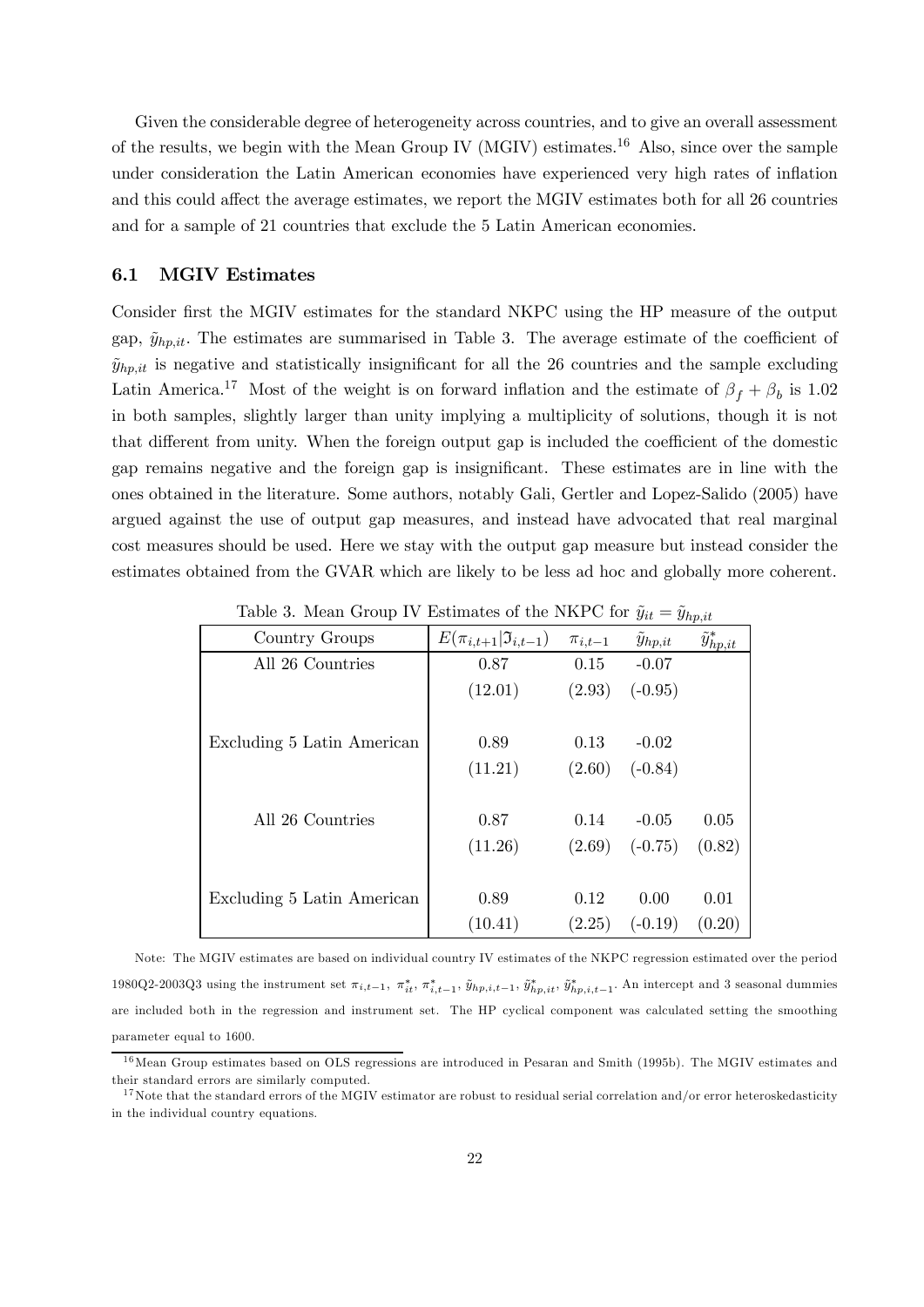Table 4 gives the estimates using the GVAR measure of the output gap. Unlike the HP measure the coefficient of the GVAR measure is positive in both samples and on the edge of significance for the sample of countries excluding Latin America. The estimate of  $\beta_f + \beta_b$  is less than but not significantly different from unity. In terms of matching theoretical expectations the coefficient of the GVAR measure of the output gap performs better than the HP measure, having the correct sign, but as is common in the literature these coefficients are not well determined. The coefficients on future and past inflation and the output gap using the GVAR measure are very similar to those reported elsewhere in the literature, though these are usually estimates for the US rather than average measures over many countries. Adding the foreign output gap reduces the significance of the domestic output gap, and the foreign output gap is significant in the sample excluding Latin America. Thus we can reproduce some of the mixed evidence noted in the literature for the importance of the foreign output gap.

| Country Groups             | $E(\pi_{i,t+1} \mathfrak{I}_{i,t-1})$ | $\pi_{i,t-1}$ | $\ddot{y}_{qvar, it}$ | $\tilde{y}^*_{g v \underline{ar}, i t}$ |
|----------------------------|---------------------------------------|---------------|-----------------------|-----------------------------------------|
| All 26 Countries           | 0.79                                  | 0.19          | 0.03                  |                                         |
|                            | (14.54)                               | (4.75)        | (0.74)                |                                         |
|                            |                                       |               |                       |                                         |
| Excluding 5 Latin American | 0.81                                  | 0.17          | 0.05                  |                                         |
|                            | (13.54)                               | (4.24)        | (1.92)                |                                         |
|                            |                                       |               |                       |                                         |
| All 26 Countries           | 0.84                                  | 0.16          | 0.00                  | 0.09                                    |
|                            | (14.29)                               | (3.82)        | $(-0.02)$             | 1.49                                    |
|                            |                                       |               |                       |                                         |
| Excluding 5 Latin American | 0.86                                  | 0.14          | 0.04                  | 0.04                                    |
|                            | (13.89)                               | (3.42)        | (1.29)                | (2.17)                                  |

Table 4. Mean Group IV Estimates of the NKPC for  $\tilde{y}_{it} = \tilde{y}_{\text{gamma},it}$ 

Note: The MGIV estimates are based on individual country IV estimates of the NKPC regression estimated over the period 1980Q2-2003Q3 using the instrument set  $\pi_{i,t-1}$ ,  $\pi_{it}^*$ ,  $\pi_{i,t-1}^*$ ,  $\tilde{y}_{gvar,i,t-1}$ ,  $\tilde{y}_{gvar,i,t}^*$ ,  $\tilde{y}_{gvar,i,t-1}^*$ . An intercept and 3 seasonal dummies are included both in the regression and instrument set.

Table 5 adds foreign inflation and the domestic interest rate to the individual country NKPC equations. When foreign inflation and the foreign output gap are added to the equation, foreign inflation is significant while the foreign output gap is not in both country groupings. The size of the coefficient of the domestic output gap increases substantially and it is on the edge of significance in the sample excluding Latin America. As one might expect, the coefficients on the domestic inflation terms get smaller, future domestic inflation becomes insignificant, and their sum is substantially less than unity. When domestic interest rates are included (and lagged domestic rates and current foreign rates are added to the instrument set) they are significant in both samples. The coefficients of the output gap do not change very much, but become significant in the full sample (which is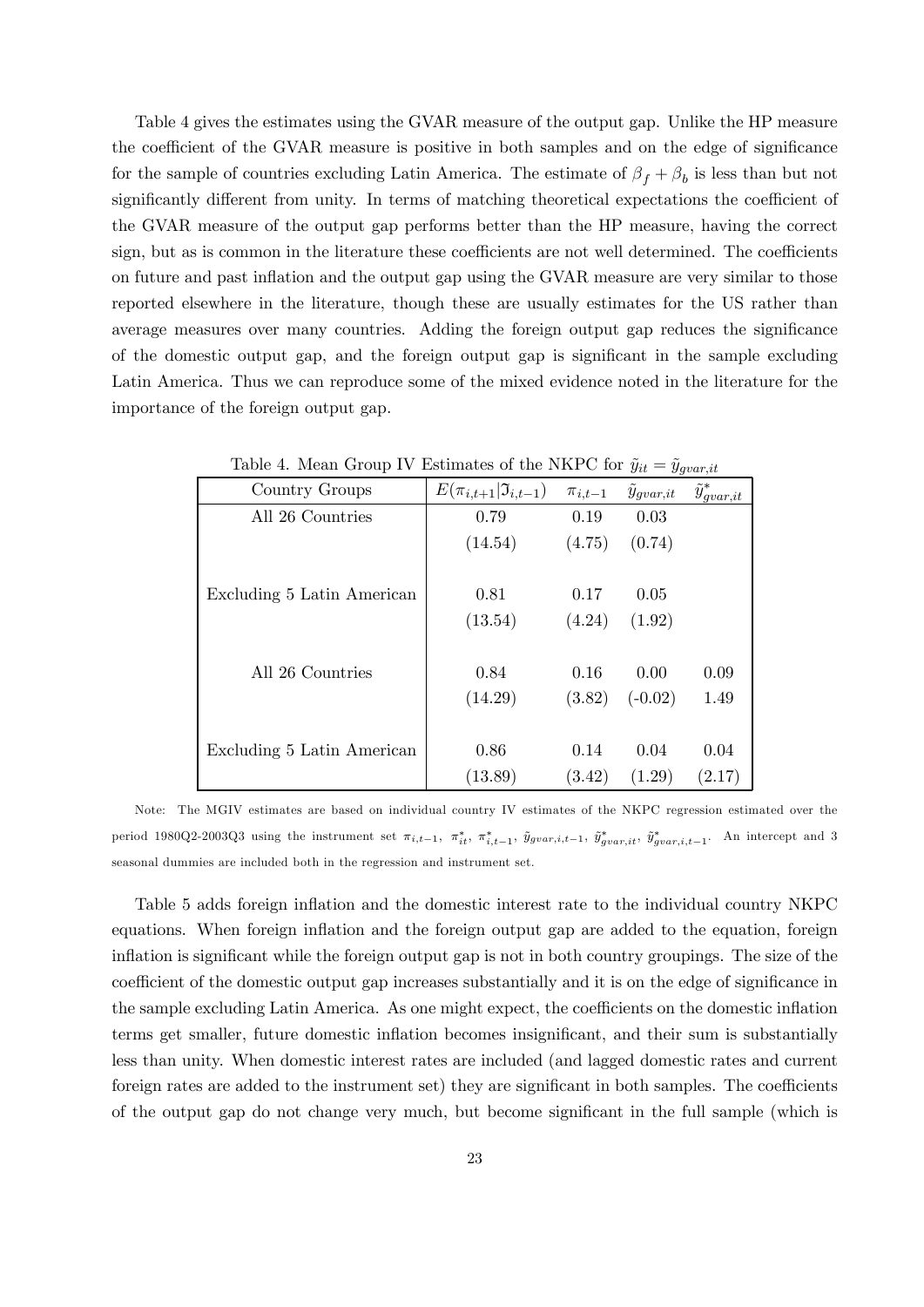now 25 countries, since there is no interest rate data for Saudi Arabia). The coefficient of foreign inflation is smaller and just on the edge of significance in the full sample. The foreign output gap remains statistically insignificant. We also run IV regressions with changes in the log of the effective exchange rate. When the exchange rate variable was added to the baseline NKPC, the MGIV estimates of its coefficient were significant in both samples. However, when it was included with foreign inflation it was not significant, consistent with the incomplete pass-through argument.<sup>18</sup>

| Domestic Interest Rates    |                                       |               |                       |                          |              |            |
|----------------------------|---------------------------------------|---------------|-----------------------|--------------------------|--------------|------------|
| Country Groups             | $E(\pi_{i,t+1} \mathfrak{I}_{i,t-1})$ | $\pi_{i,t-1}$ | $\ddot{y}_{qvar, it}$ | $\tilde{y}_{qvar, it}^*$ | $\pi_{it}^*$ | $r_{it}^S$ |
| All 26 Countries           | 0.06                                  | 0.41          | 0.25                  | $-0.01$                  | 0.41         |            |
|                            | (0.22)                                | (3.98)        | (1.55)                | $(-0.14)$                | (2.95)       |            |
|                            |                                       |               |                       |                          |              |            |
| Excluding 5 Latin American | 0.03                                  | 0.37          | 0.13                  | 0.03                     | 0.35         |            |
|                            | (0.09)                                | (3.13)        | (1.93)                | (1.35)                   | (2.28)       |            |
| All 25 Countries           | 0.23                                  | 0.19          | 0.14                  | 0.00                     | 0.19         | 0.37       |
|                            | (1.59)                                | (6.46)        | (2.04)                | (0.05)                   | (1.80)       | (2.53)     |
|                            |                                       |               |                       |                          |              |            |
| Excluding 5 Latin American | 0.37                                  | 0.18          | 0.09                  | 0.04                     | 0.35         | 0.13       |
|                            | (2.47)                                | (5.45)        | (1.74)                | (1.59)                   | (4.31)       | (1.79)     |

Table 5. MGIV Estimates of the NKPC Including Foreign Inflation, Foreign Output and

Note: The MGIV estimates are based on individual country IV estimates of the NKPC regression estimated over the period 1980Q2-2003Q3 using the instrument set  $\pi_{i,t-1}$ ,  $\pi_{it}^*$ ,  $\pi_{i,t-1}^*$ ,  $\tilde{y}_{gvar,i,t-1}$ ,  $\tilde{y}_{gvar,i,t}^*$ ,  $\tilde{y}_{gvar,i,t-1}^*$  for the cases without domestic interest rates in the equation, and that set plus  $r_{i,t-1}$  and  $r_{it}^*$  for the equations with interest rates. An intercept and 3 seasonal dummies are included both in the regression and instrument sets.

These results indicate that: the foreign factors aid identification; the GVAR measure of  $\tilde{y}_{it}$ performs better than the HP measure in terms of the sign and size of its coefficient; foreign inflation is significant and that when it is included the coefficients on domestic inflation are considerably reduced in size and that interest rates are also significant. However, when foreign inflation is included the foreign output gap is not significant.

#### 6.2 US and Euro Area Estimates

To illustrate the performance of some country specific estimates Table 6 gives estimates for the US and Table 7 for the euro area, using the GVAR measure of the output gap.<sup>19</sup> In the NKPC the HP measure gave positive but insignificant estimates for both the US and euro area, unlike the MGIV estimates where the average coefficient was negative. For the individual countries, we calculated the Generalised  $R^2$  for IV regressions of Pesaran and Smith (1994); a test for fourth order serial

<sup>&</sup>lt;sup>18</sup>These results are available from the authors on request.

 $19A$  complete set of individual country results are available from the authors on request.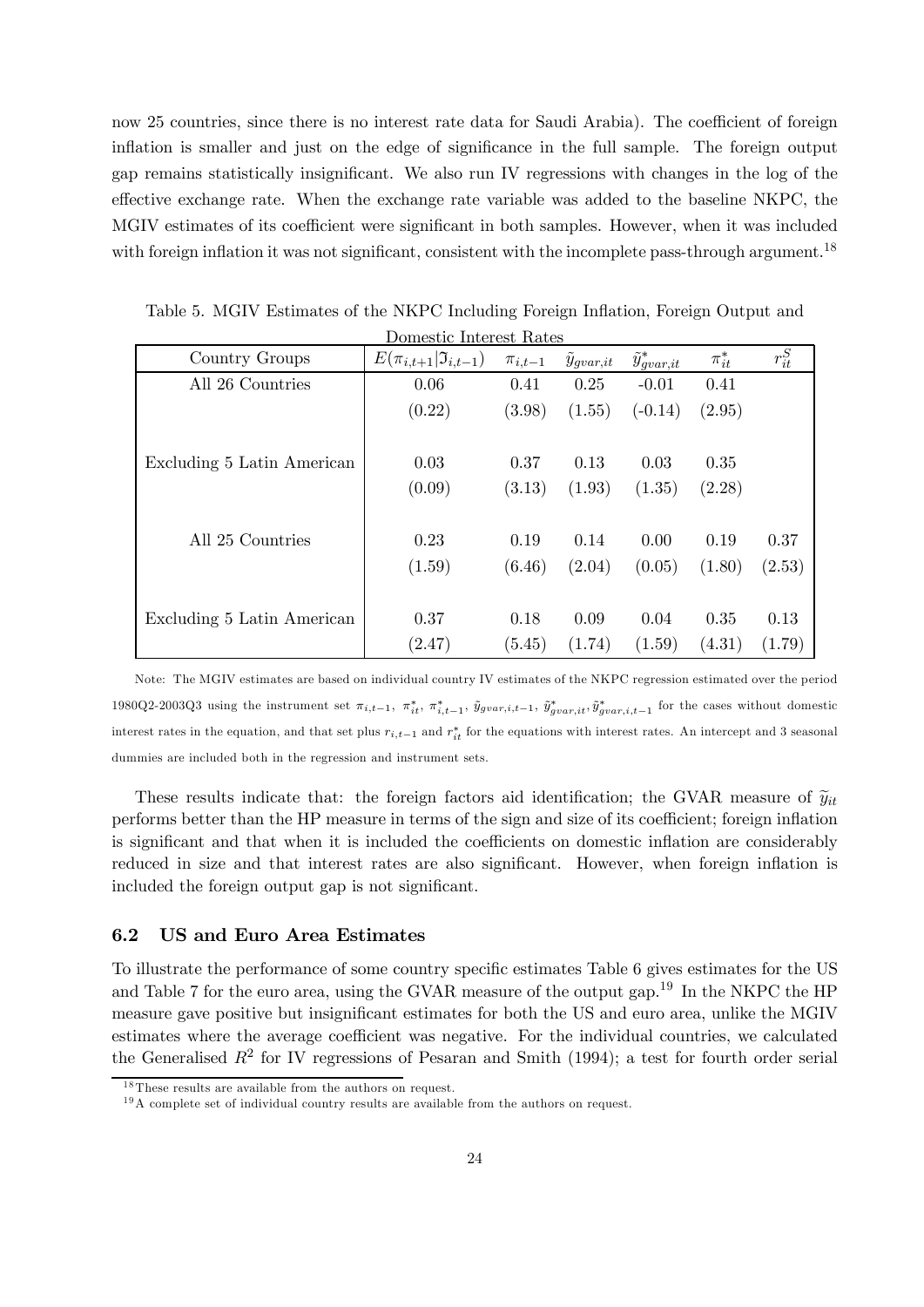correlation, and the Sargan or Hansen's J test for overidentifying restrictions. In each case four specifications are presented. The standard NKPC is given first, then the foreign output gap, foreign inflation and the domestic interest rate are added sequentially. First consider the US estimates. The coefficient of the GVAR estimate of the domestic gap is always positive and is significant in the extended specifications which include foreign inflation. The coefficient of the foreign output gap is always insignificant and positive except in the specification also including foreign inflation and domestic interest rates, where it is negative and insignificant. The coefficient of foreign inflation is always positive and is significant when domestic interest rates are not included. Domestic interest rates are significant when included with the other variables. The coefficient of future inflation is positive in the first two specifications though not significant, but is negative though not significant in the final two specifications. This might be because foreign inflation and domestic interest rates are acting as better proxies for expected inflation than the predicted value of inflation one quarter ahead.

All the equations show significant serial correlation and the over-identifying restrictions are rejected in the first two equations which do not contain foreign inflation. Given the dominant position of the US in the world financial system, it might be argued that the foreign interest rate cannot be regarded as exogenous. The equation in the fourth row of Table 6 was re-estimated using lagged rather than current foreign rates as an instrument. The results were almost identical, with the coefficients on the output gap and domestic interest rates slightly smaller, but still both very significant, with the other variables remaining insignificant. However, unlike the version using the current value of the foreign interest rate, it just failed the Sargan test. Except for the negative (though insignificant) coefficient on future inflation the US estimates are broadly sensible and suggest, depending on specification, significant roles for the output gap and either foreign inflation or domestic interest rates.

| $E(\pi_{i,t+1}   I_{i,t-1})$ | $\pi_{i,t-1}$ | $y_{gvar,it}$ | Table 0. Op TV<br>$\tilde{y}_{gvar, it}^*$ | твишалев<br>$\pi^*_{it}$ | $r^S_{it}$ | $GR^2$ | $\chi^2_{SC}(4)$  | $\chi^2_{SM}$     |
|------------------------------|---------------|---------------|--------------------------------------------|--------------------------|------------|--------|-------------------|-------------------|
| $\beta_{if}$                 | $\beta_{ib}$  | $\gamma_i$    | $\gamma_{*i}$                              | $\beta_{*i}$             | $\delta_i$ |        |                   |                   |
| 0.31                         | 0.46          | 0.04          |                                            |                          |            | 0.56   | $37.78^{\dagger}$ | $11.38^{\dagger}$ |
| (1.78)                       | (6.90)        | (1.70)        |                                            |                          |            |        |                   |                   |
|                              |               |               |                                            |                          |            |        |                   |                   |
| 0.32                         | 0.46          | 0.04          | 0.02                                       |                          |            | 0.56   | $38.26^{\dagger}$ | $11.06^{\dagger}$ |
| (1.75)                       | (6.64)        | (1.41)        | (0.51)                                     |                          |            |        |                   |                   |
|                              |               |               |                                            |                          |            |        |                   |                   |
| $-0.54$                      | 0.61          | 0.13          | 0.02                                       | 0.15                     |            | 0.61   | $17.14^{\dagger}$ | 0.62              |
| $(-1.51)$                    | (3.40)        | (2.12)        | (0.36)                                     | (2.19)                   |            |        |                   |                   |
|                              |               |               |                                            |                          |            |        |                   |                   |
| $-0.54$                      | 0.28          | 0.17          | $-0.03$                                    | 0.06                     | 0.47       | 0.65   | $26.42^{\dagger}$ | 2.01              |
| $(-1.84)$                    | (1.56)        | (3.07)        | $(-0.75)$                                  | (1.54)                   | (3.54)     |        |                   |                   |

| Table 6. US IV Estimates |
|--------------------------|
|--------------------------|

Note: The underlying Phillips Curve regressions are estimated by IV over the period 1980Q2-2003Q3 using the instrument set  $\pi_{i,t-1}, \pi_{it}^*, \pi_{i,t-1}^*, \tilde{y}_{gvar,i,t-1}, \tilde{y}_{gvar,i,t}^*, \tilde{y}_{gvar,i,t-1}^*$  for the cases without domestic interest rates in the equation, and that set plus  $r_{i,t-1}$  and  $r_{it}^*$  for the equations with interest rates. An intercept and 3 seasonal dummies are included both in the regression and instrument sets.  $GR^2$  is the Pesaran and Smith (1994) Generalised  $R^2$ .  $\chi^2_{SC}(4)$  is a test for fourth order serial correlation,  $\chi_{SM}^2$  is Sargan's test for overidentifying restrictions, which has degrees of freedom 3, 2, 1 and 2 respectively. For the misspecification tests †indicates significant at the 5% level.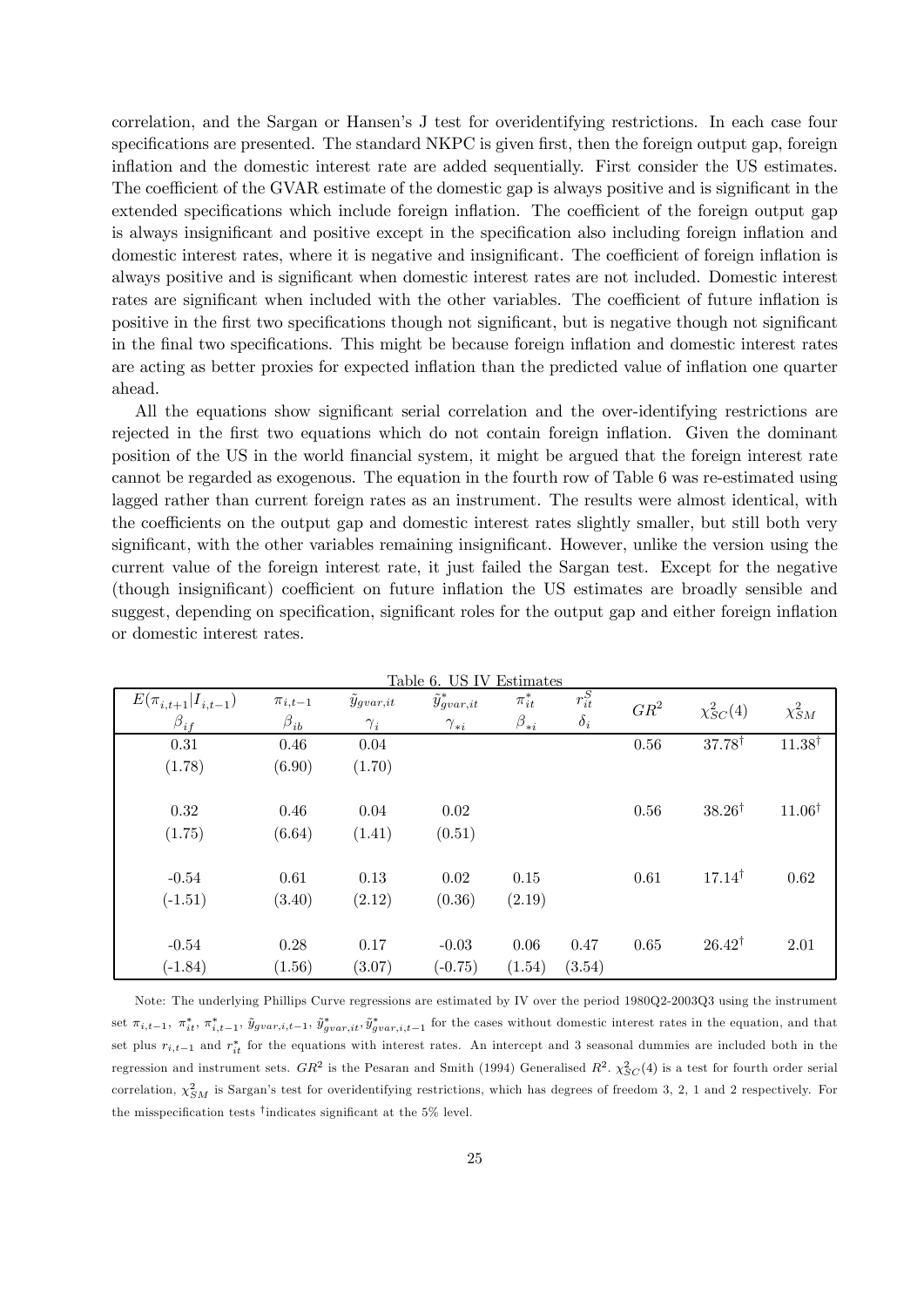Now consider the euro area estimates given in Table 7. The coefficient of future inflation is positive and significant except in the specification that includes foreign inflation as well as the domestic and foreign output gaps, where it is large and negative though insignificant. The coefficient of the output gap is negative in the first two specifications, positive in the last two, but never significant. The foreign output gap has negative though insignificant coefficients in all the specifications where it is included. Domestic interest rates are not significant. The overidentifying restrictions are never rejected. The euro estimates show much less significant determinants of domestic inflation than the US estimates. To a certain extent this is not surprising, prior to the euro being established in 1999, the euro area data are constructed from aggregates of heterogeneous countries.

|                              |               | Table 7.      | Euro Area IV Estimates   |              |            |        |                   |               |
|------------------------------|---------------|---------------|--------------------------|--------------|------------|--------|-------------------|---------------|
| $E(\pi_{i,t+1}   I_{i,t-1})$ | $\pi_{i,t-1}$ | $y_{gvar,it}$ | $\tilde{y}^*_{gvar, it}$ | $\pi^*_{it}$ | $r^S_{it}$ | $GR^2$ | $\chi^2_{SC}(4)$  | $\chi^2_{SM}$ |
| $\beta_{if}$                 | $\beta_{ib}$  | ${\gamma}_i$  | $\gamma_{*i}$            | $\beta_{*i}$ | $\delta_i$ |        |                   |               |
| 0.66                         | 0.34          | $-0.02$       |                          |              |            | 0.84   | $25.68^{\dagger}$ | $6.05\,$      |
| (2.08)                       | (1.36)        | $(-0.68)$     |                          |              |            |        |                   |               |
|                              |               |               |                          |              |            |        |                   |               |
| 0.61                         | 0.37          | $-0.00$       | $-0.01$                  |              |            | 0.84   | $24.58^{\dagger}$ | 5.92          |
| (2.32)                       | (1.76)        | $(-0.09)$     | $(-0.90)$                |              |            |        |                   |               |
|                              |               |               |                          |              |            |        |                   |               |
| $-2.13$                      | 2.39          | 0.33          | $-0.12$                  | 0.16         |            | 0.85   | 2.76              | 0.01          |
| $(-0.55)$                    | (0.80)        | (0.92)        | $(-1.11)$                | (0.81)       |            |        |                   |               |
|                              |               |               |                          |              |            |        |                   |               |
| 0.78                         | 0.25          | 0.02          | $-0.03$                  | 0.05         | $-0.06$    | 0.86   | $27.18^{\dagger}$ | 4.30          |
| (2.49)                       | (1.41)        | (0.69)        | $(-1.51)$                | (0.92)       | $(-0.45)$  |        |                   |               |

Note: The underlying Phillips Curve regressions are estimated by IV over the period 1980Q2-2003Q3 using the instrument set  $\pi_{i,t-1}, \pi_{it}^*, \pi_{i,t-1}^*, \tilde{y}_{gvar,i,t-1}, \tilde{y}_{gvar,i,t}^*, \tilde{y}_{gvar,i,t-1}^*$  for the cases without domestic interest rates in the equation, and that set plus  $r_{i,t-1}$  and  $r_{it}^*$  for the equations with interest rates. An intercept and 3 seasonal dummies are included both in the regression and instrument sets.  $GR^2$  is the Pesaran and Smith (1994) Generalised  $R^2$ .  $\chi^2_{SC}(4)$  is a test for fourth order serial correlation,  $\chi_{SM}^2$  is Sargan's test for overidentifying restrictions, which has degrees of freedom 3, 2, 1 and 2 respectively. For the misspecification tests  $^\dagger$  indicates significant at the 5% level.

# 7 Conclusion

In this paper we have highlighted three issues that surround the NKPC and its estimation in a global context; namely identification, measurement of steady states and the role of global variables, particularly foreign inflation. We have argued that the measurement of the steady state and identification of NKPC need to be approached from an economic theory perspective and cannot be resolved in a satisfactory manner by resort to purely statistical reasoning. To determine instrument validity requires explicit solution of the rational expectations model and identification will depend on the form of the model for the driving processes. Similarly, to determine steady states requires an explicit long-run economic model. Unlike the HP filter, the BN estimates of permanent and cyclical components are model dependent. This seems to be a desirable feature as our estimate of steady state should reflect economic information.

The global perspective, using the GVAR as a framework, contributes to all three issues and this was illustrated using estimates of the NKPC from 26 countries. The GVAR provides global factors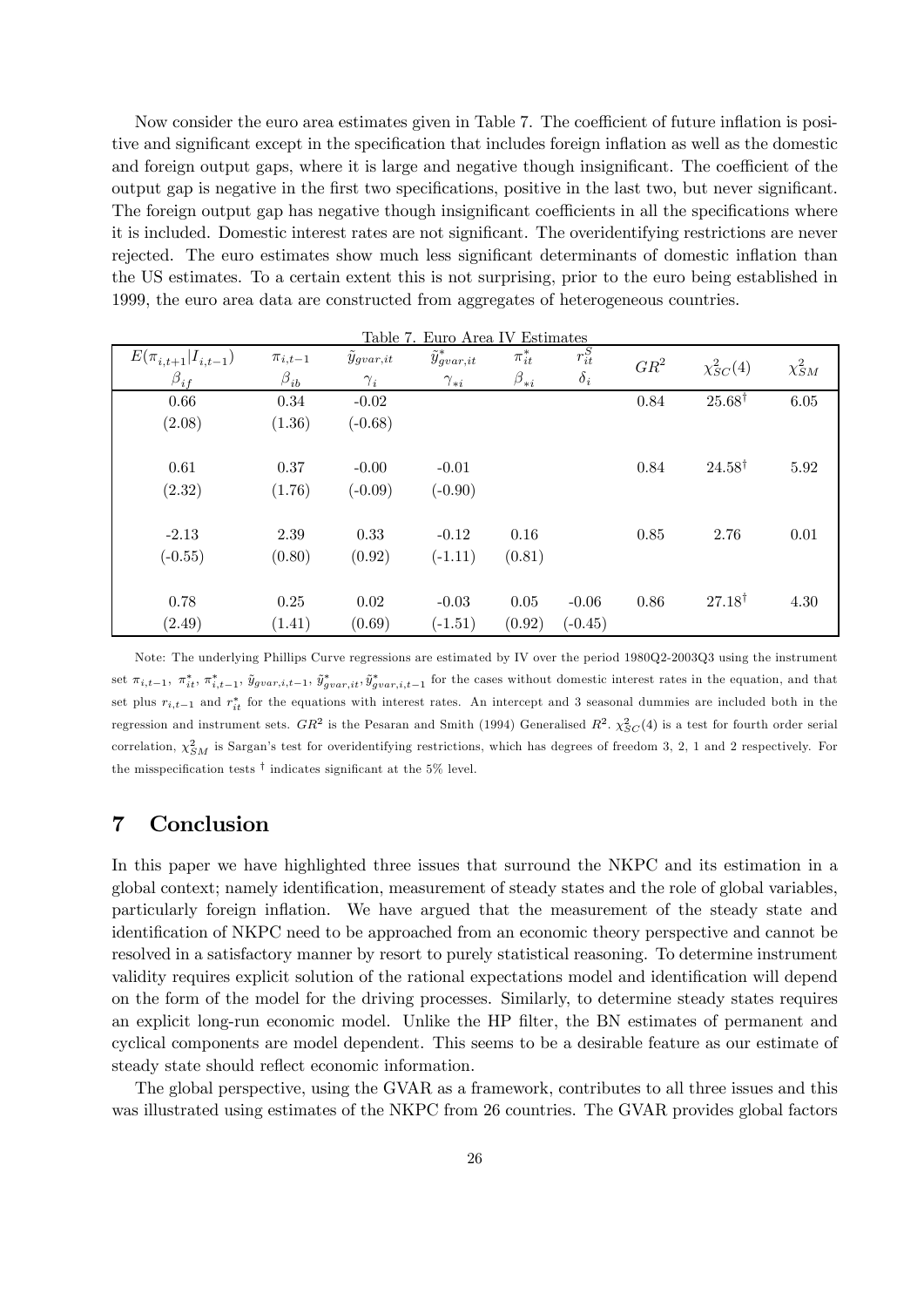that are valid instruments and help alleviate the weak instrument problem. The global perspective provides a way to calculate theoretically consistent steady states from the BN decomposition that reflect global influences and any long-run theoretical relationships embodied in the cointegrating relations. Output gaps measured in this way produced results more in accord with the theory than those calculated using the HP filter. The global perspective provides a natural way for foreign inflation to enter the NKPC and we found foreign inflation, and domestic interest rates, to be significant, but not the foreign output gap once foreign inflation was included.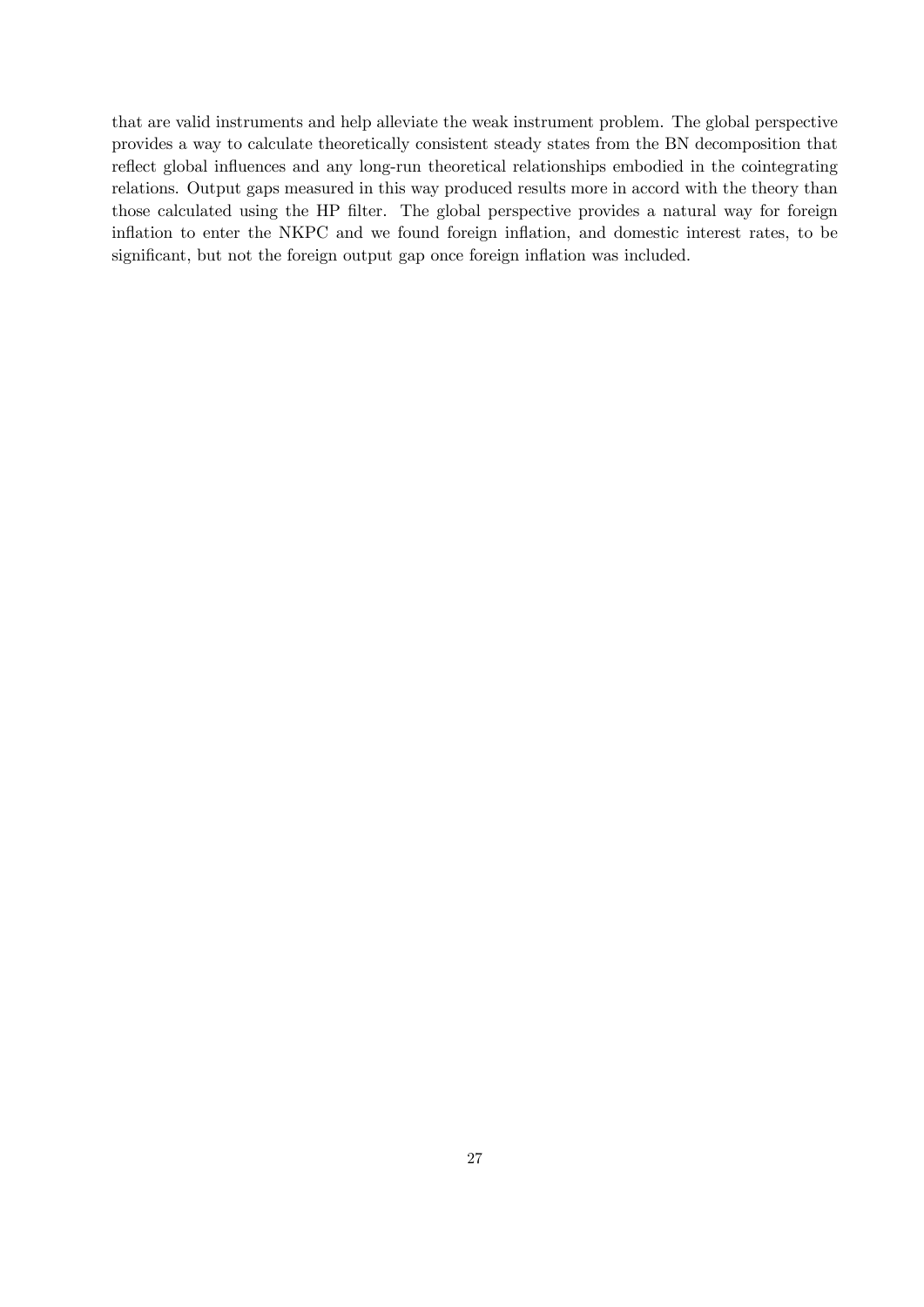## References

Bai, J., Ng, S., 2007. Instrumental variable estimation in a data rich environment. Manuscript, University of Michigan.

Batini, N., Jackson, B., Nickell, S., 2005. An open-economy new Keynesian Phillips curve for the U.K. Journal of Monetary Economics 52, 1061—1071.

Beveridge, S., Nelson, C.R., 1981. A new approach to the decomposition of economic time series into permanent and transitory components with particular attention to the measurement of the 'business cycle'. Journal of Monetary Economics 7, 151-174.

Beyer, A., Farmer, R.E.A., Henry, J., Marcellino, M., 2007. Factor analysis in a model with rational expectations. NBER Working Paper 13404.

Binder, M., Pesaran, M.H., 1995. Multivariate rational expectations models and macroeconomic modelling: a review and some new results. In : Pesaran, M.H., Wickens, W. (Eds.), Handbook of Applied Econometrics Vol. 1, 655-673.

Binder, M., Pesaran, M.H., 1997. Multivariate linear rational expectations models: characterization of the nature of the solutions and their fully recursive computation. Econometric Theory 13, 877-888.

Chowdhury, I., Hoffman, M., Schabert, A., 2006. Inflation dynamics and the cost channel of monetary transmission. European Economic Review 50, 995-1016.

Chudik, A., Pesaran, M.H., 2007. Infinite Dimension VARs and Factor Models. Manuscript, Faculty of Economics, University of Cambridge.

Dees, S., di Mauro, F., Pesaran, M.H., Smith, L.V., 2007. Exploring the international linkages of the euro area: a global VAR analysis. Journal of Applied Econometrics 22, 1-38.

Dees, S., Holly, S., Pesaran, M.H., and Smith, L.V., 2007. Long run macroeconometric relations in the global economy. Economics - The Open-Access, Open-Assessment E-Journal.

Friedman, M., 1968. The role of monetary policy. American Economic Review 58, 1-17.

Gali, J.,Gertler, M.,1999. Inflation dynamics: A structural econometric analysis. Journal of Monetary Economics 44, 195-222.

Gali, J., Gertler, M., Lopez-Salido, J.D., 2005. Robustness of the estimates of the hybrid New Keynesian Phillips curve. Journal of Monetary Economics 52, 1107-1118.

Garratt, A., Robertson, D., Wright, S., 2006. Permanent vs transitory components and economic fundamentals. Journal of Applied Econometrics 21, 521-542.

Hall, A.R., 2005. Generalized Method of Moments. Oxford University Press.

Harvey, A. C., Jaeger, A., 1993. Detrending, stylized facts and the business cycle. Journal of Applied Econometrics 8, 231-247.

Ihrig, J., Kamin, S.B., Lindner, D., Marquez, J., 2007. Some simple tests of the globalization and inflation hypothesis. Board of Governors of the Federal Reserve System, International Finance Discussion Papers.

Kapetanios, G., Marcellino, M., 2007. Factor-GMM estimation with large sets of possibly weak instruments. Manuscript, Queen Mary University of London.

King, R., Watson, N., 1994. The post-war US Phillips curve: a revisionist econometric history. Carnegie-Rochester Series on Public Policy 41, 157-219.

Lee, J., Nelson, C.R., 2007. Expectations horizon and the Phillips curve: the solution to an empirical puzzle. Journal of Applied Econometrics 22, 161-178.

Li, H., 2007. Small-sample inference in rational expectations models with persistent data. Economics Letters 95, 203-210.